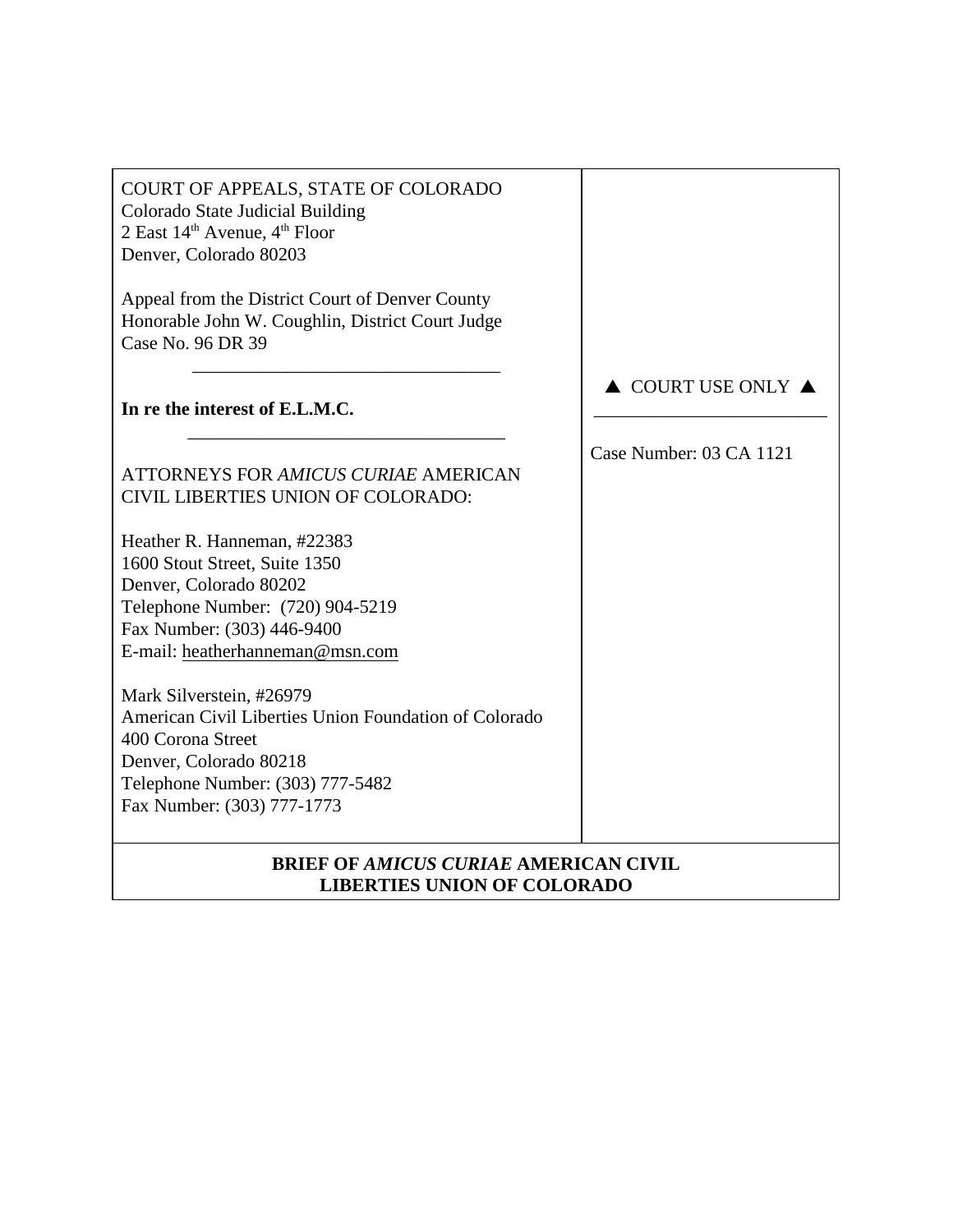# **TABLE OF CONTENTS**

|    | A.              |                                                                                                                                                                                                                                                                               |
|----|-----------------|-------------------------------------------------------------------------------------------------------------------------------------------------------------------------------------------------------------------------------------------------------------------------------|
|    | <b>B.</b>       |                                                                                                                                                                                                                                                                               |
|    |                 |                                                                                                                                                                                                                                                                               |
|    |                 |                                                                                                                                                                                                                                                                               |
| I. |                 | THE PSYCHOLOGICAL PARENT DOCTRINE IS FIRMLY ESTABLISHED IN<br>COLORADO LAW AND PROTECTS THE RELATIONSHIPS BETWEEN<br>CHILDREN AND THE ADULTS WHO FUNCTION AS PARENTS TO THEM.  5                                                                                              |
|    | A.              |                                                                                                                                                                                                                                                                               |
|    | <b>B.</b>       | In Determining Whether A Third Party Has Become A Psychological<br>Parent To A Child, The Court Should Examine Whether The Legally<br>Recognized Parent Intended To Create A Psychological Parent-Child<br>Relationship And Whether Such A Relationship In Fact Developed. 10 |
|    | $\mathcal{C}$ . | This Court Should Reject Dr. Clark's Arguments To Overturn Colorado's<br>Psychological Parent Doctrine In Favor Of The Law Of Other                                                                                                                                           |
| Π. |                 | APPLICATION OF THE "BEST INTEREST OF THE CHILD" TEST TO A<br>PSYCHOLOGICAL PARENT'S PETITION FOR DETERMINATION OF PARENTAL<br>RESPONSIBILITIES AND PARENTING TIME IS CONSISTENT WITH                                                                                          |
|    | A.              | A Parent's Right To The Custody, Care, And Control Of Her Child Is Not<br>Absolute; It Must Be Balanced Against The State's Interest In Protecting                                                                                                                            |
|    | <b>B.</b>       | The United States Supreme Court's Decision In Troxel v. Granville Does<br>Not Destroy Or Otherwise Alter Colorado's Psychological Parent<br>Doctrine.                                                                                                                         |
|    | C.              | Troxel Does Not Require Application Of A Clear And Convincing                                                                                                                                                                                                                 |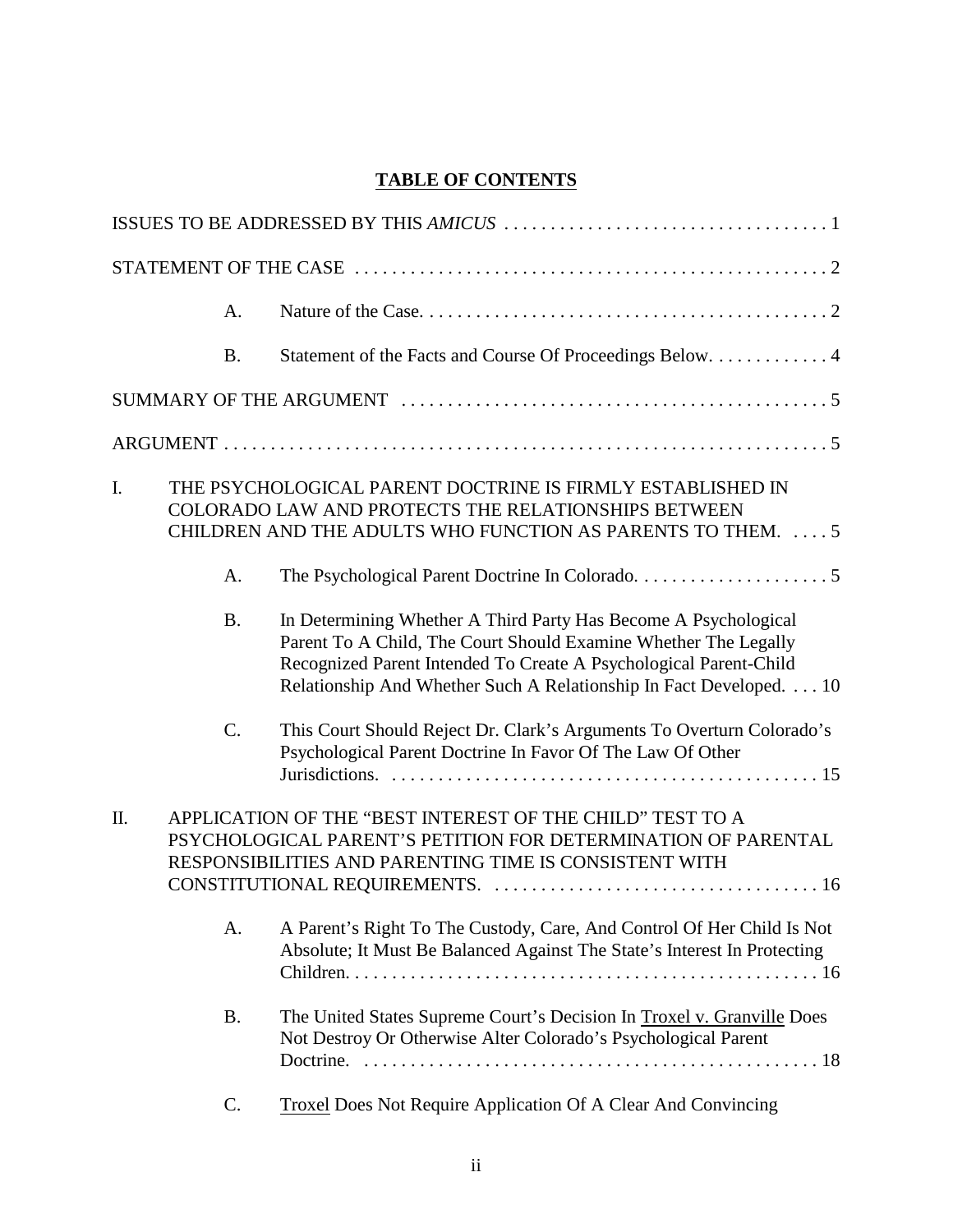|    | Standard Of Proof In Cases Involving Psychological Parents. 23                                                                         |
|----|----------------------------------------------------------------------------------------------------------------------------------------|
| D. | Post-Troxel Decisions Support Continued Application of the<br>Psychological Parent Doctrine and Use of the Best Interests of the Child |
|    |                                                                                                                                        |
|    |                                                                                                                                        |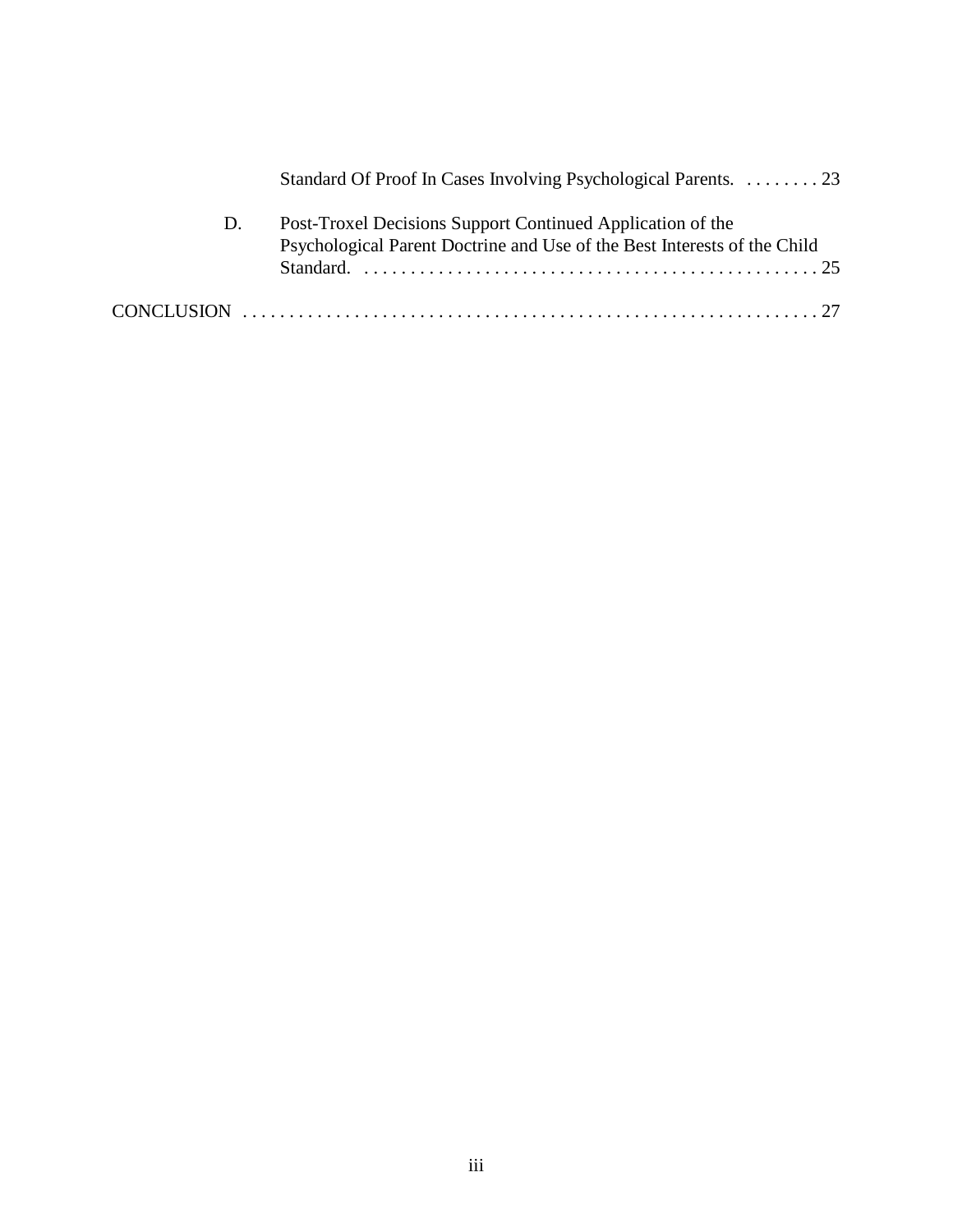# **TABLE OF AUTHORITIES**

## **CASES**

| In the Interest of A.R.D. and K.F.D., 43 P.3d 632 (Colo. App. 2001), cert. den., April 15, 2002.<br>. 24                      |
|-------------------------------------------------------------------------------------------------------------------------------|
| In the Interest of E.C. and A.C., 47 P.3d 707 (Colo. App. 2002), cert. den. June 10, 2002. 6, 25                              |
| In the Interest of K.M.B., 2003 WL 22309061, *3 (Colo. App. Oct. 9, 2003). 8                                                  |
| In the Interest of R.W. and T.W., 10 P.3d 1271 (Colo. 2000). $\ldots \ldots \ldots \ldots \ldots \ldots \ldots \ldots$ 23, 24 |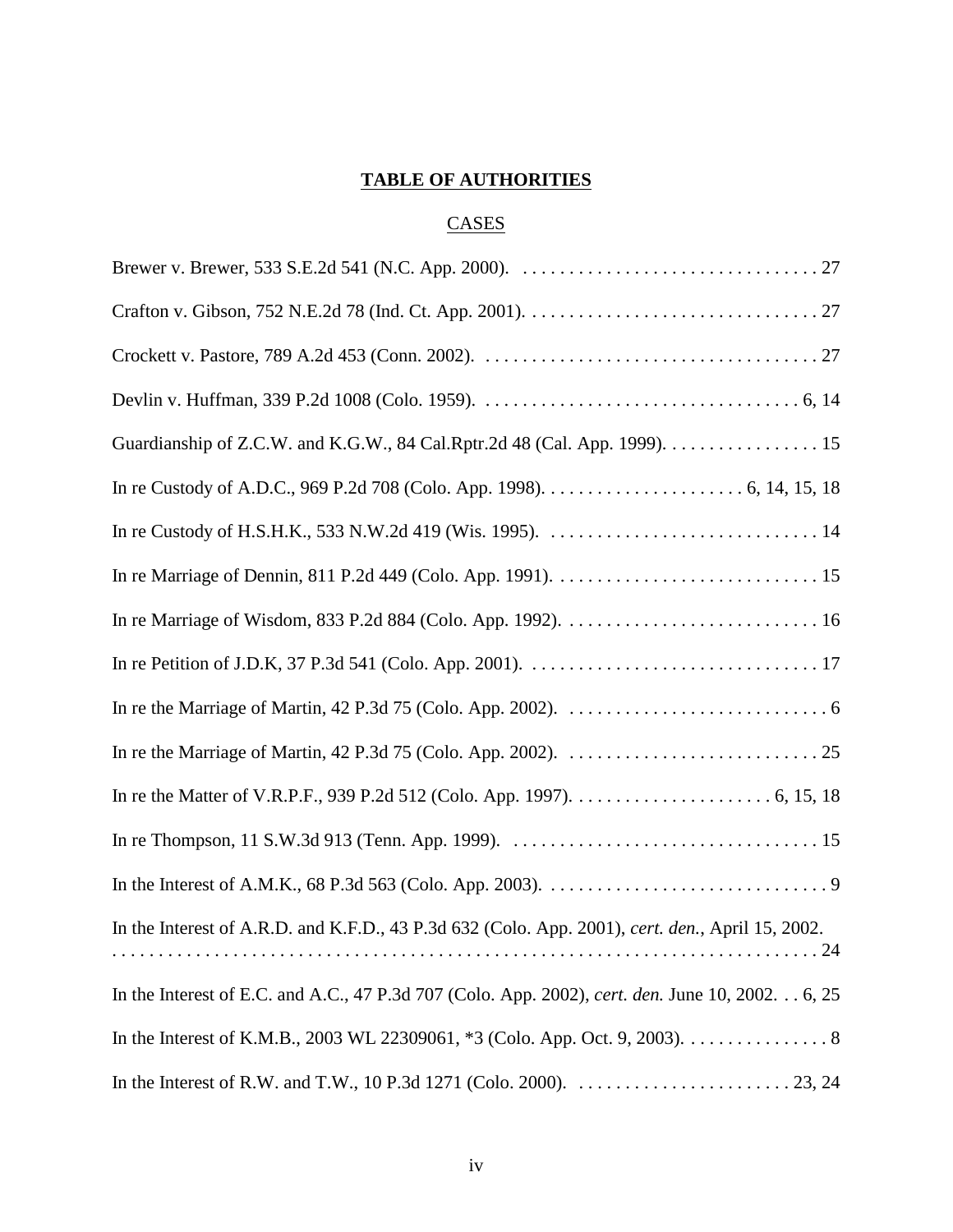| In the Matter of R.A. and T.A., 66 P.3d 146 (Colo. App. 2002), cert. den. April 14, 2003. 9     |
|-------------------------------------------------------------------------------------------------|
| In the Matter of the Custody of C.C.R.S., 892 P.2d 246 (Colo.), cert. den. 516 U.S. 837 (1995). |
|                                                                                                 |
|                                                                                                 |
|                                                                                                 |
|                                                                                                 |
|                                                                                                 |
|                                                                                                 |
|                                                                                                 |
|                                                                                                 |
|                                                                                                 |
|                                                                                                 |
| Smith v. Organization of Foster Families For Equality and Reform, 431 U.S. 816 (1977). 18       |
| State Dept. of Social and Rehab. Service v. Paillet, 16 P.3d 962 (Kan. 2001). 27                |
|                                                                                                 |
|                                                                                                 |
|                                                                                                 |
|                                                                                                 |
|                                                                                                 |

# **OTHER**

*Changing Realities of Parenthood: The Law's Responses To The Evolving American Family and Emerging Reproductive Technologies*, 116 HARV. L. REV. 2052 (May, 2003). . . . . . . . . . . . . . . 3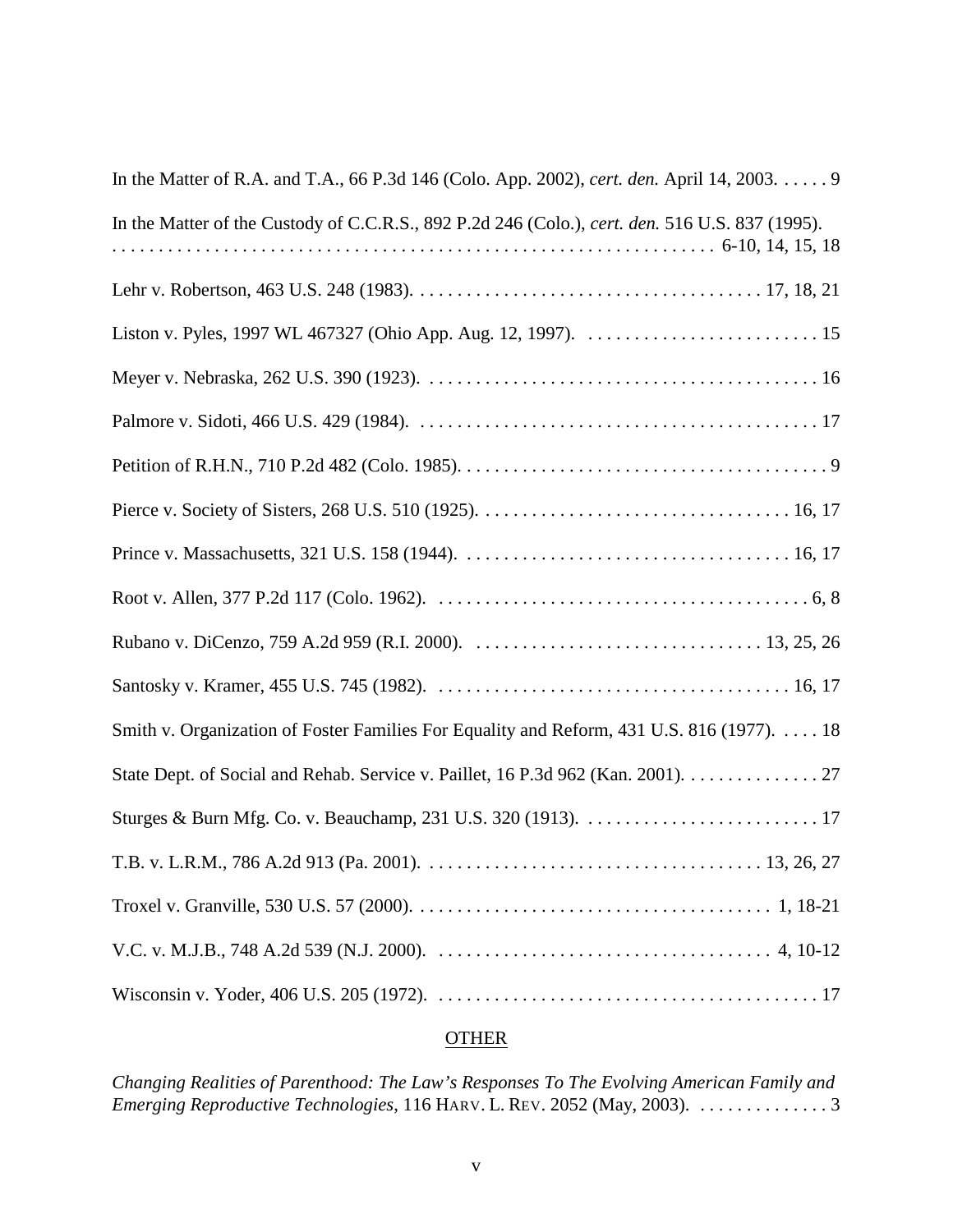| Nancy D. Polikoff, This Child Does Have Two Mothers: Redefining Parenthood To Meet The   |
|------------------------------------------------------------------------------------------|
| Needs Of Children In Lesbian-Mother and Other Non-Traditional Families, 78 GEO. L.J. 459 |
|                                                                                          |

# **STATUTES**

|--|--|--|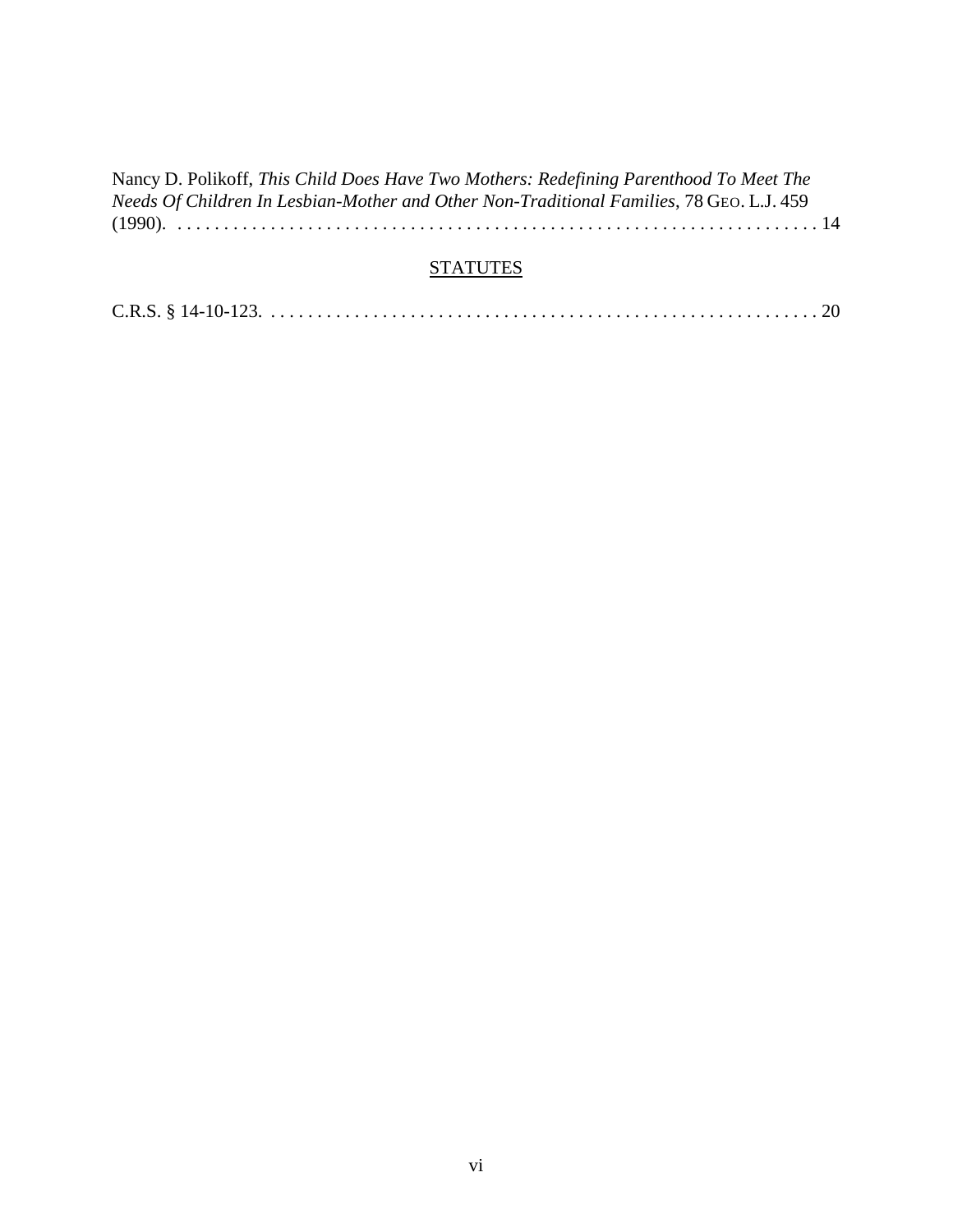#### **ISSUES TO BE ADDRESSED BY THIS** *AMICUS*

This *Amicus* submits this brief because it is concerned about Dr. Clark's sweeping attack on the psychological parent doctrine, which serves to protect children in Colorado by protecting their significant relationships with the adults who function as parents to them. Dr. Clark essentially is asking the Court to overturn a well-settled line of cases and eliminate the doctrine from Colorado law. She relies primarily on the law of other jurisdictions and her constitutional rights as a legally recognized parent. The results of such a radical change in Colorado's law would be profound, affecting gay men and lesbians, stepparents, aunts, uncles, and other family members who have raised children but lack the legally recognized status as "parents." And most importantly, such a radical change would affect the children of such families, disrupting the strong emotional bonds that they have formed with their psychological parents.

This *Amicus* seeks to assist the Court by discussing the background and basis for the psychological parent doctrine in Colorado, which will show that it is a well-established doctrine in Colorado law and that the courts of this State have repeatedly relied upon the doctrine to protect children's best interests. This *Amicus* also seeks to assist the Court by providing a thorough analysis of the constitutional issues raised by Dr. Clark, particularly in light of the United States Supreme Court's decision in Troxel v. Granville, 530 U.S. 57 (2000). The analysis will show that Colorado's psychological parent doctrine properly balances a parent's constitutional right to the care, custody and control of her children with the State's interest in protecting the interests of children, which includes protecting their relationships with psychological parents. This is particularly so when a legally recognized parent, such as Dr. Clark, intended to create a parent-child relationship between her child and a psychological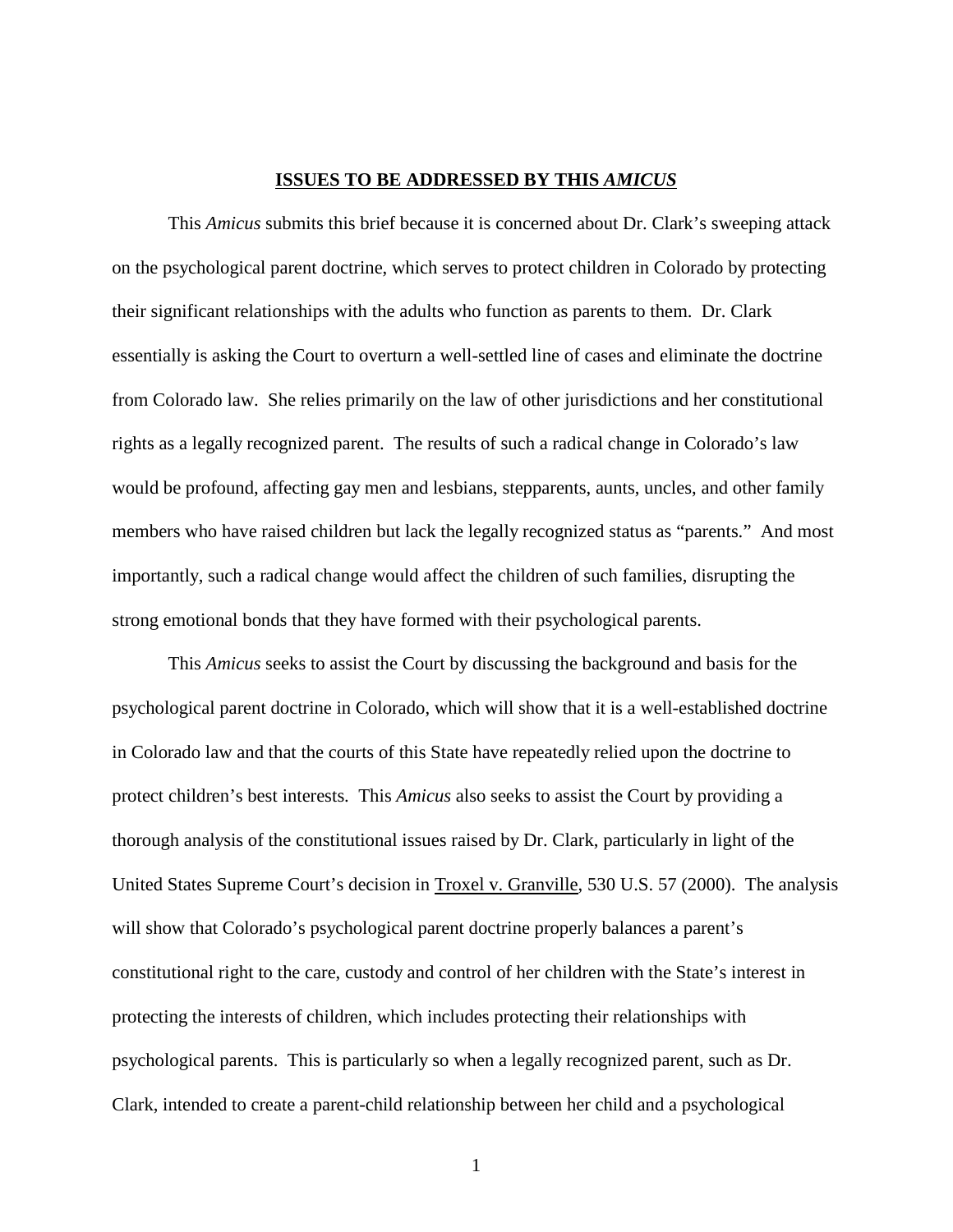parent.

### **STATEMENT OF THE CASE**

#### **A. Nature of the Case.**

This case involves a petition for the establishment of parenting time with E.L.M.C. by Dr. McLeod, who lived with and functioned as a parent to E.L.M.C. for over five years. E.L.M.C. is the adopted child of Dr. McLeod's former partner, Dr. Clark. Dr. McLeod and Dr. Clark made the decision to adopt E.L.M.C. together and intended to be equal parents to her. However, because Colorado law provided that only one of the them could be E.L.M.C.'s adoptive parent, Dr. Clark formally adopted E.L.M.C. Both women flew to China to complete the adoption, and upon completion of the adoption, they changed their daughter's name to reflect both of their last names. Dr. McLeod took three months off of work to care for E.L.M.C. when she was a baby and both women reduced their work schedules to half-time so that they could each be responsible for a significant amount of E.L.M.C.'s care. The women shared major decisions regarding E.L.M.C. and the financial cost of supporting her. E.L.M.C. was integrated into the extended families of both Dr. Clark and Dr. McLeod. In a request for a joint custody order in 1996, Dr. Clark and Dr. McLeod both stated that "there is no presumption that one or the other is better" and that E.L.M.C. "knows both parties to be her mothers and knows no other parents." Significantly, E.L.M.C. calls Dr. McLeod "Mommy." In 2001, Dr. Clark and Dr. McLeod ended their relationship. What once was a shared, committed relationship which included co-parenting a child, Dr. Clark now describes in her Opening Brief as a "type of shifting economic arrangement."

This dispute between Dr. Clark and Dr. McLeod is not unique. Courts have recognized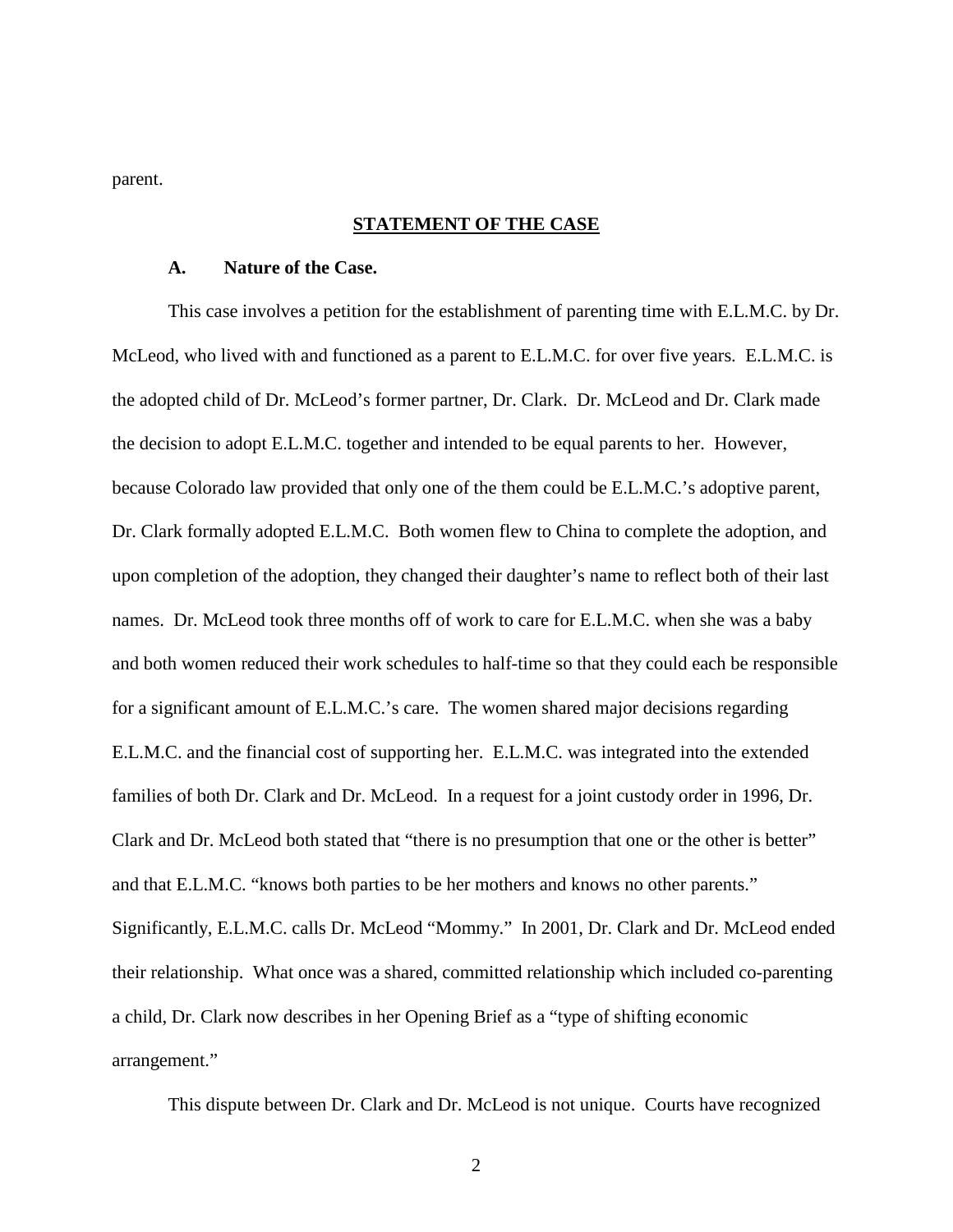the changing face of the American family, which often does not include the traditional husband, wife, and children. See generally, *Changing Realities of Parenthood: The Law's Responses To The Evolving American Family and Emerging Reproductive Technologies*, 116 HARV. L. REV. 2052 (May, 2003). Lesbian and gay relationships sometimes end, just like their heterosexual counterparts. And, just like their heterosexual counterparts, lesbian and gay parents who have ended their relationships are not always able to amicably resolve issues regarding the custody and care of their children.

Colorado law protects children from the consequences of broken relationships between adults and recognizes the importance of maintaining a child's relationship with both parents after the parents separate – whether those parents are legally recognized or psychological parents. When lesbian and gay couples have families, there often is no legal relationship between the child and one of the parents. This leaves the children of such families in an extraordinarily vulnerable position. If their parents split, they risk losing a profound emotional bond with one of their parents – a bond that provides deep emotional security and is fundamental to the stability and psychological well-being in a child's life. The New Jersey Supreme Court recently commented on these profound emotional bonds, in a decision involving two lesbian mothers:

> [A parent-child relationship] is built on a commitment by the adults to live as a family, accompanied by the actuality of family life, involving the love, care, nurturance, protection, safety and education of the children in their care. The relationship that develops between children and those who function as their parents, within that setting, ordinarily creates a life-long bond between them. That bond is not the result of the sexual orientation of the adults or of their marital status. It does not arise solely from biology or legal adoption. Rather, it is borne out of the daily toil parents engage in to keep their children healthy and safe from harm; out of the love and attention provided to the children; and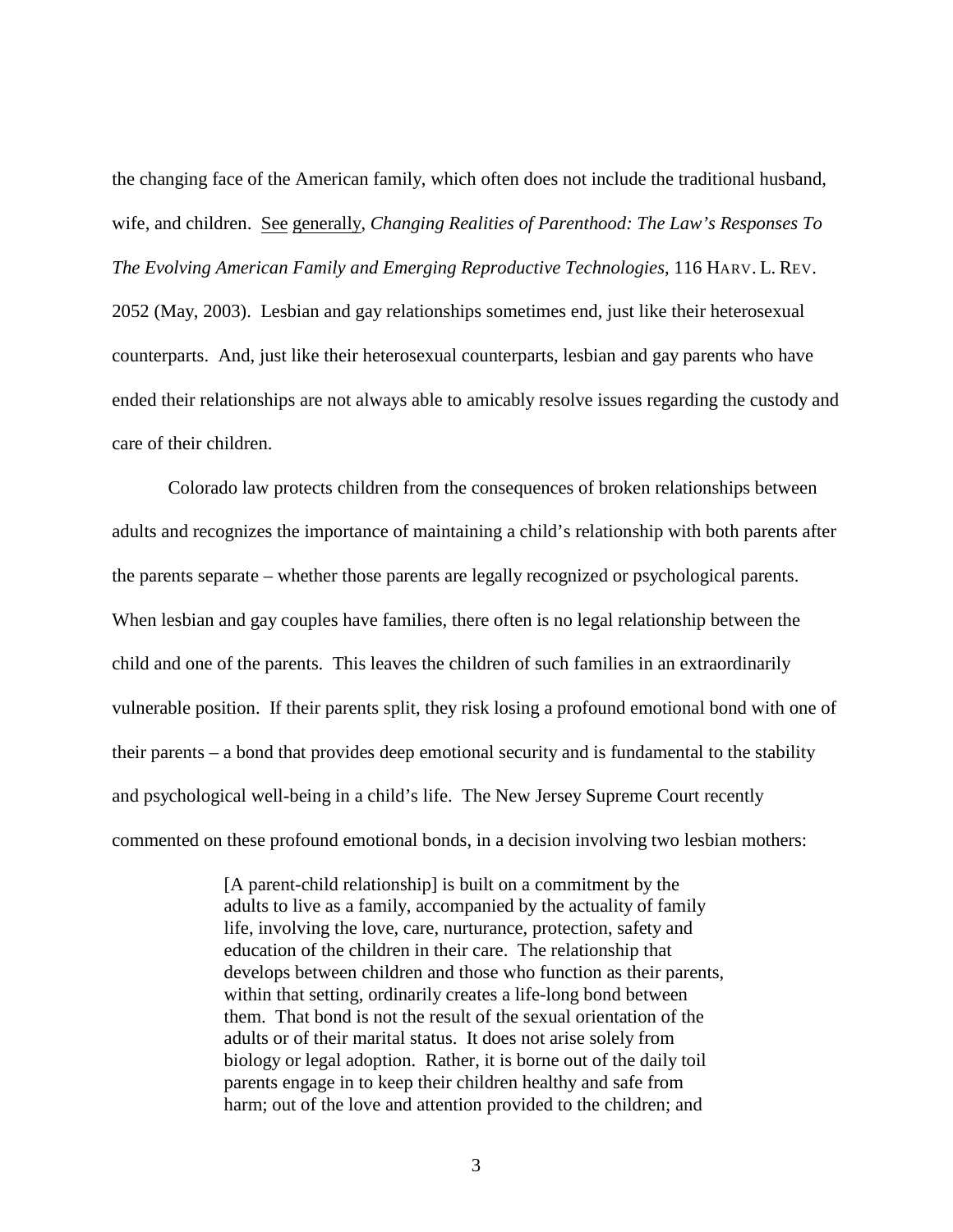out of the unconditional regard returned by the children to the parental figures. When the bond exists, the parents and the children become a family--an entity greater than the sum of its parts. What is crucial is to realize that a parent-child bond is not simply a court-bestowed determination for the purpose of resolving litigation. Certainly, it affects the status of custody and visitation litigation, but that is secondary. The finding of the existence of such a bond reflects that the singular emotional and spiritual connection, ordinarily only expected in the relationship of a legal parent and child, has been created between an adult and a child who are not related by blood or adoption. It is different from the bond between great friends or the bond between uncle and nephew, aunt and niece. It is the special connection between a parent and a child.

V.C. v. M.J.B., 748 A.2d 539, 557 (N.J. 2000) (Long, J. concurring), *cert. den.* 531 U.S. 926 (2000).

This Court should continue Colorado's well-settled practice of protecting children who have formed parent-child relationships with psychological parents. Maintaining such bonds clearly protects the best interests of such children. And, as discussed below, there are distinct means of protecting the rights of legally recognized parents while doing so. The United States Supreme Court decision in Troxel does not change the analysis or standards for Colorado's psychological parent doctrine. In fact, the Court in Troxel recognized that "special factors" may justify court action to protect such children. This Court should decline Dr. Clark's invitation to change the law of Colorado in such a profound manner and should affirm the decision of the district court below.

### **B. Statement of the Facts and Course Of Proceedings Below.**

This *Amicus* adopts the procedural history recited by the district court in its Permanent Orders. For the facts of this case, this *Amicus* refers the Court to the briefs of the parties, the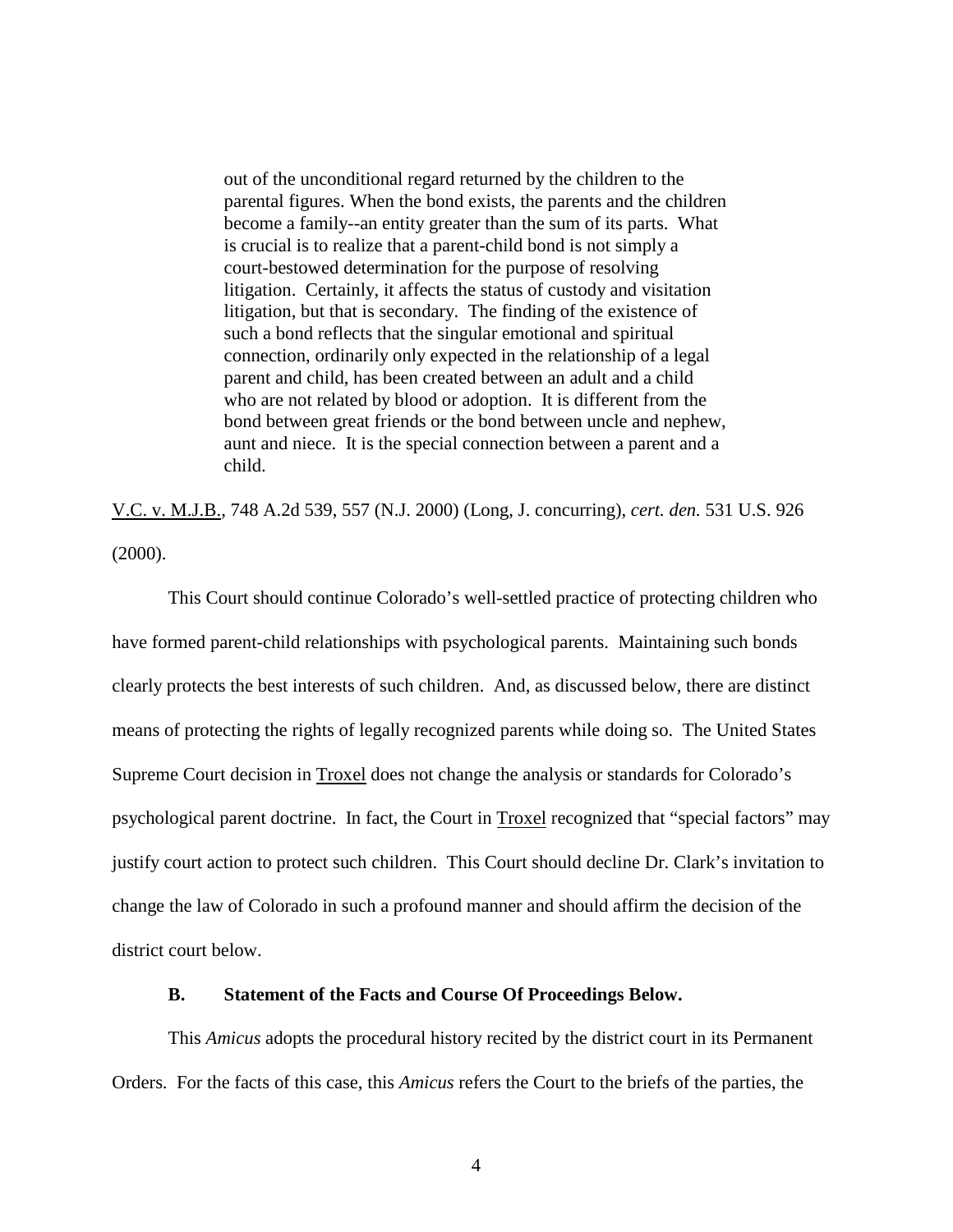decision of the district court, and the record made in the district court.

### **SUMMARY OF THE ARGUMENT**

The psychological parent doctrine is well-established in Colorado law and protects the significant relationships between children and the adults who function as parents to them. Not only is application of the "best interest of the child" to a psychological parent's petition for parenting time consistent with Colorado law, but it also is consistent with constitutional requirements.

### **ARGUMENT**

## **I. THE PSYCHOLOGICAL PARENT DOCTRINE IS FIRMLY ESTABLISHED IN COLORADO LAW AND PROTECTS THE RELATIONSHIPS BETWEEN CHILDREN AND THE ADULTS WHO FUNCTION AS PARENTS TO THEM.**

### **A. The Psychological Parent Doctrine In Colorado.**

Dr. Clark argues that the district court must absolutely defer to the parenting time schedule proposed by her even though the court found beyond any reasonable doubt that E.L.M.C. has attached to both Dr. Clark and Dr. McLeod and considers both to be her mother (i.e. that Dr. McLeod constitutes a psychological parent to E.L.M.C.). She argues that because she is the legal adoptive parent of E.L.M.C., her preference as to the parenting time schedule for E.L.M.C. must prevail over any concerns of the court in maintaining the relationship between E.L.M.C. and her psychological parent.<sup>1</sup> In asserting these arguments, Dr. Clark is asking this Court to discontinue the longstanding practice in Colorado of protecting children by safeguarding their relationships with the adults who, although not their legally recognized parents, function as

Although Dr. Clark stresses in her Opening Brief that she has not attempted to <sup>1</sup> deprive Dr. McLeod of all parenting time or contact with E.L.M.C., her arguments essentially request the Court to grant her the power to do so.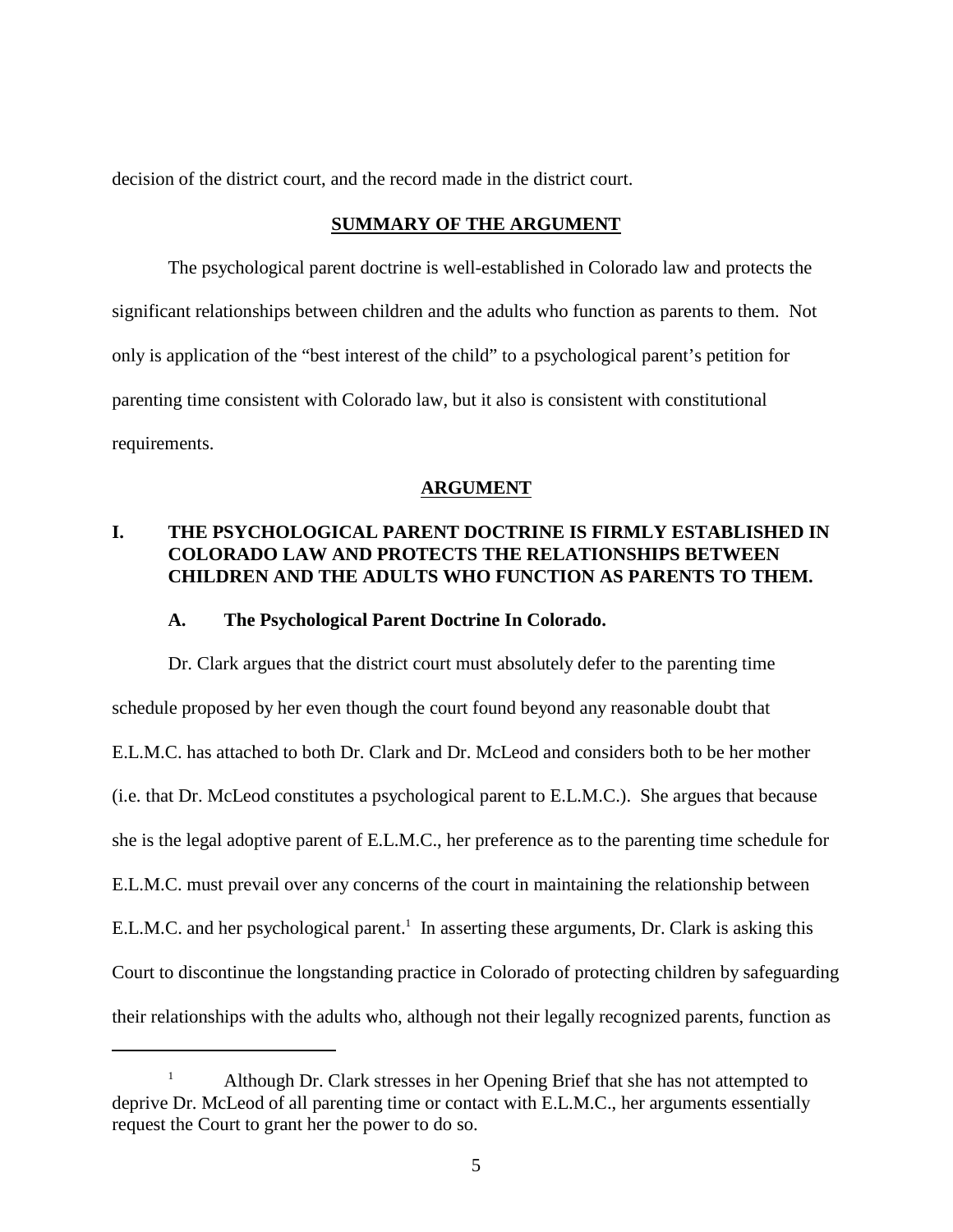parents to them. She is essentially asking this Court to reverse a long line of cases and abolish the psychological parent doctrine in Colorado.

Colorado courts, however, have long protected the best interests of children in this state through application of the psychological – or *de facto* parent – doctrine. See, e.g., Devlin v. Huffman, 339 P.2d 1008 (Colo. 1959) (awarding custody to grandparents who had cared for children for six years); Root v. Allen, 377 P.2d 117 (Colo. 1962) (denying a habeas corpus petition of natural father for return of child from stepfather where "effect would be very damaging" because she had lived with stepfather for many years); In re the Marriage of Martin, 42 P.3d 75 (Colo. App. 2002) (discussing the psychological parent doctrine); In the Interest of E.C. and A.C., 47 P.3d 707 (Colo. App. 2002), *cert. den.* June 10, 2002 (affirming continued placement of children with psychological parents); see also In re Custody of A.D.C., 969 P.2d 708, 710 (Colo. App. 1998) (noting legislative recognition of significance of "psychological parenting"); In re the Matter of V.R.P.F., 939 P.2d 512, 514 (Colo. App. 1997) ("statutory grant of standing to a non-parent to seek legal custody of a child constitutes legislative recognition of the importance of 'psychological parenting' to the best interests of a child").

The Colorado Supreme Court definitively recognized the psychological parent doctrine in the case In the Matter of the Custody of C.C.R.S., 892 P.2d 246 (Colo.), *cert. den.* 516 U.S. 837 (1995). In C.C.R.S., two non-parents ("respondents") sought custody of a child who had lived with them for four and one-half years. The biological mother had initially consented to custody of the child by the respondents in anticipation of a formal adoption, but later changed her mind and attempted to revoke her release of custody. Id. at 249. The lower court found that a parentchild relationship had developed between the respondents and the child and that "severance of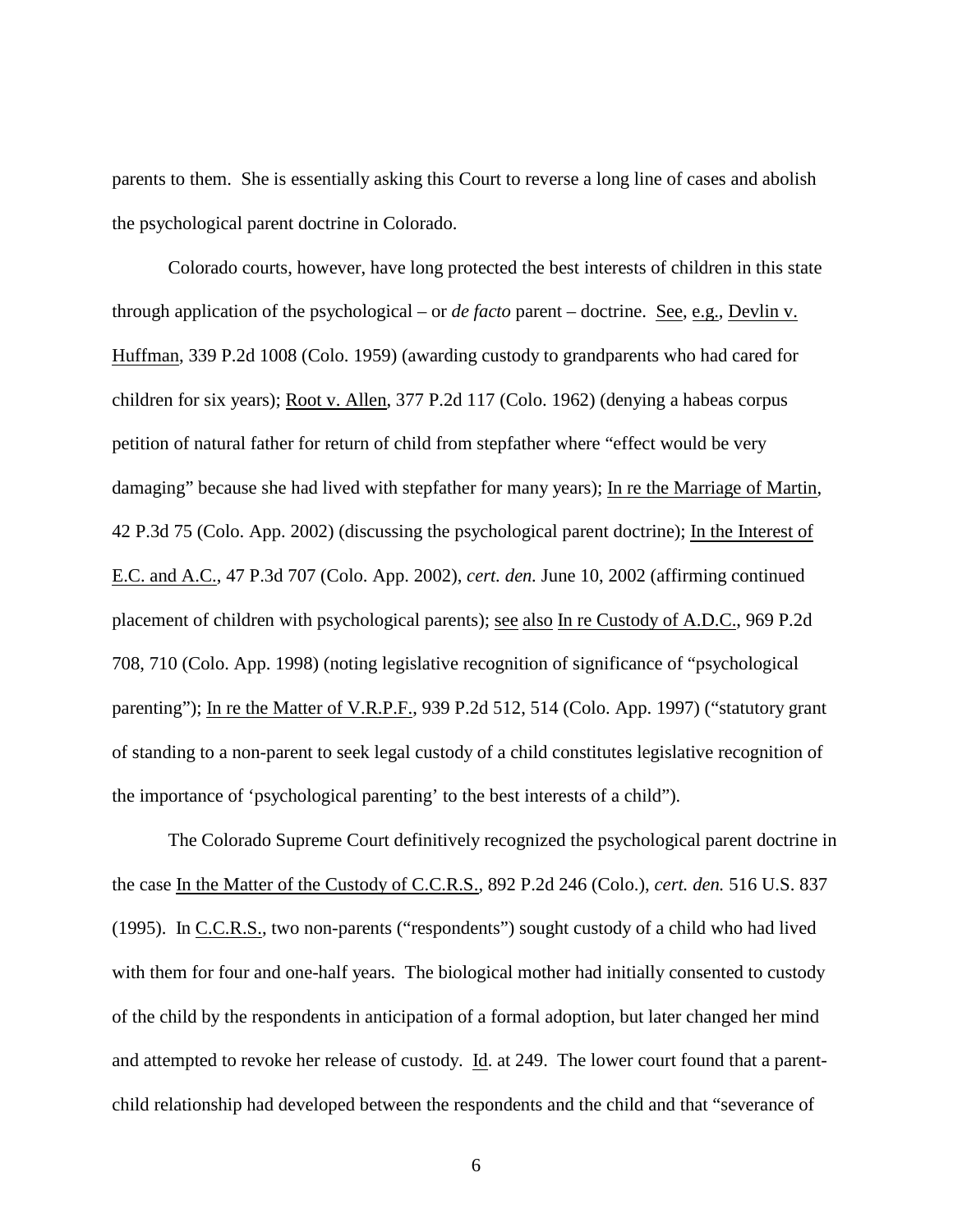that relationship would be psychologically traumatic to the child." Id. at 250. Although the court found that the biological mother could be "a fit an proper parent," it nonetheless awarded custody to the respondents, concluding that the child's bests interests were served by remaining in their custody. Id.

In its decision, the Colorado Supreme Court specifically recognized the psychological parent status of the respondents. Id. at 255. The court also addressed the biological mother's argument that the award of custody to the respondents in the absence of a finding of parental unfitness violated her fundamental liberty interest in the care, custody, and management of her child. The court relied upon the psychological parent status of the respondents in distinguishing the case from those in which a parent's due process rights were implicated. Id. at 255. It recognized that disrupting the bond between a child and his psychological parents "ignores the welfare of the child and is likely to have a detrimental effect on his emotional and psychological well-being." Id. at 258. The court thus held:

> [W]e conclude that the best interests of the child standard is the prevailing determination in a custody contest between biological parents and psychological parents. Our foremost priority is therefore to resolve the dispute in a way that minimizes the detriment to the child. . . . [T]he best interests of the child standard is the paramount consideration in a custodial dispute between a natural parent and the psychological parents. Accordingly, the trial court's award of custody to the respondents, because it was in the best interests of the child, was proper.

Id. at 258-59 (footnotes omitted).

The psychological parent doctrine, therefore, protects the emotional well-being of children who have formed parent-child relationships with adults who are not their legally recognized parents. The doctrine recognizes that severing such relationships can be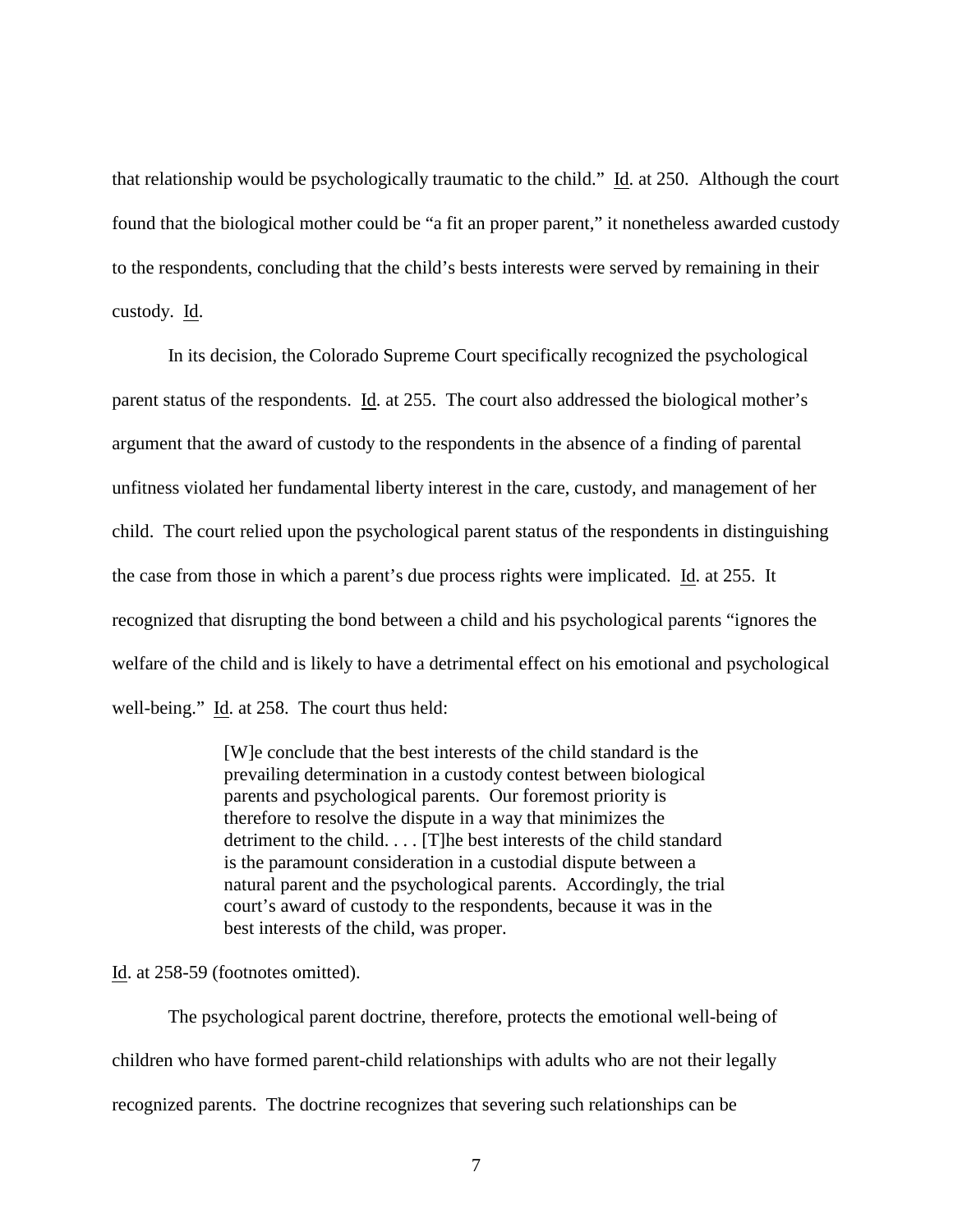psychologically traumatic and damaging to children and that their best interests are served by protecting their effective parent-child relationships. It addresses the realities of children's emotional lives – the bond that forms as a result of the love, attention, care and protection provided to a child by an adult as opposed to a legally conferred designation as a "parent." While ordinarily, a third party must show that the legally recognized parent is unfit in order to obtain custody or parenting time with a child, as the Colorado Supreme Court has determined, if a court determines that the third party is a psychological parent to the child, the petition will be evaluated according to the best interest of the child test.

Dr. Clark argues that the psychological parent doctrine should not be applied in this case because Colorado courts have only applied the doctrine when the legal parent was either unfit or had relinquished custody and control of the child. Opening Brief, at 13, 18. Colorado courts, however, have firmly established that neither a showing of unfitness or a relinquishment of custody and control by the legally recognized parent is necessary for application of the psychological parent doctrine. To the contrary, the Colorado Supreme Court in C.C.R.S. found that a showing of parental unfitness was not a necessary precursor to application of the psychological parent doctrine or to meet due process standards. C.C.R.S., 892 P.2d at 251, 257- 58. See also Root, 377 P.2d at 120 (stepfather awarded custody even though natural father "fit and proper person"); In the Interest of K.M.B., 2003 WL 22309061, \*3 (Colo. App. Oct. 9, 2003)  $(C.R.S. § 14-10-123(1)(c)$ , which recognizes the psychological parent doctrine, "applies even when the child's parents have retained some measure of caretaking responsibility").

Moreover, Dr. Clark's argument wholly ignores the underlying purpose of the psychological parent doctrine. The focus of the doctrine is on the emotional and psychological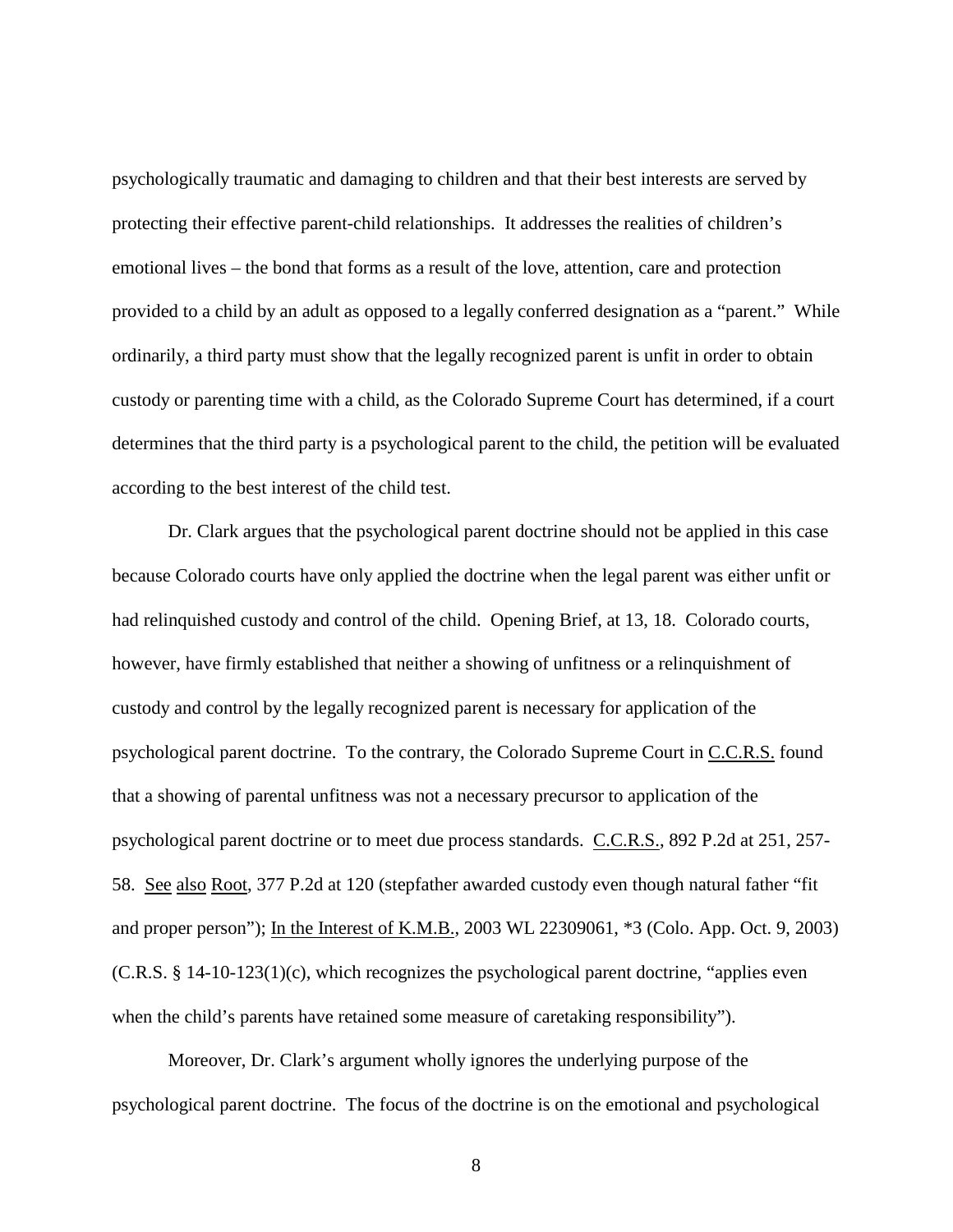bond formed between a child and an adult that has served as a parent to her, not on the relative fitness or fault of the legally recognized parent. To say that the psychological parent doctrine will only apply where the legally recognized parent is either unfit or has relinquished custody of the child is to deny the very purpose of the doctrine – to protect the emotional and psychological well-being of the child. This Court, as other Colorado courts have done, should decline the invitation to place the focus of the psychological parent analysis on any alleged deficiencies of the legally recognized parent as opposed to where it should be – on the best interests of the child. See C.C.R.S, 892 P.2d at 257; see also Petition of R.H.N., 710 P.2d 482, 485 (Colo. 1985) (best interest standard, as opposed to parental fault, should be used in step-parent adoption cases).  $A$ child risks suffering emotional harm as a result of the loss of her psychological parent whether or not her legally recognized parent also functioned as a parent. Dr. Clark's argument to the contrary is akin to the absurd suggestion that a child would not suffer from the death of her mother as long as she had a surviving father.

In light of the well-settled law in Colorado addressing psychological parents, the district court properly considered E.L.M.C.'s relationship with Dr. McLeod in its parental responsibility and parenting time order. It properly relied upon well-established law when it considered the best interests of E.L.M.C. in its order. Dr. Clark's claim that the district court erred by applying the best interests test and by failing to defer absolutely to her wishes regarding E.L.M.C. has no basis under Colorado law.

<sup>&</sup>lt;sup>2</sup> See also In the Interest of A.M.K., 68 P.3d 563, 565 (Colo. App. 2003) (rejecting father's contention that showing of unfitness required before parental responsibilities can be allocated to psychological parents); In the Matter of R.A. and T.A., 66 P.3d 146, 149 (Colo. App. 2002), *cert. den.* April 14, 2003 (due process does not require a showing of parental unfitness before psychological parenting and best interests analysis is performed).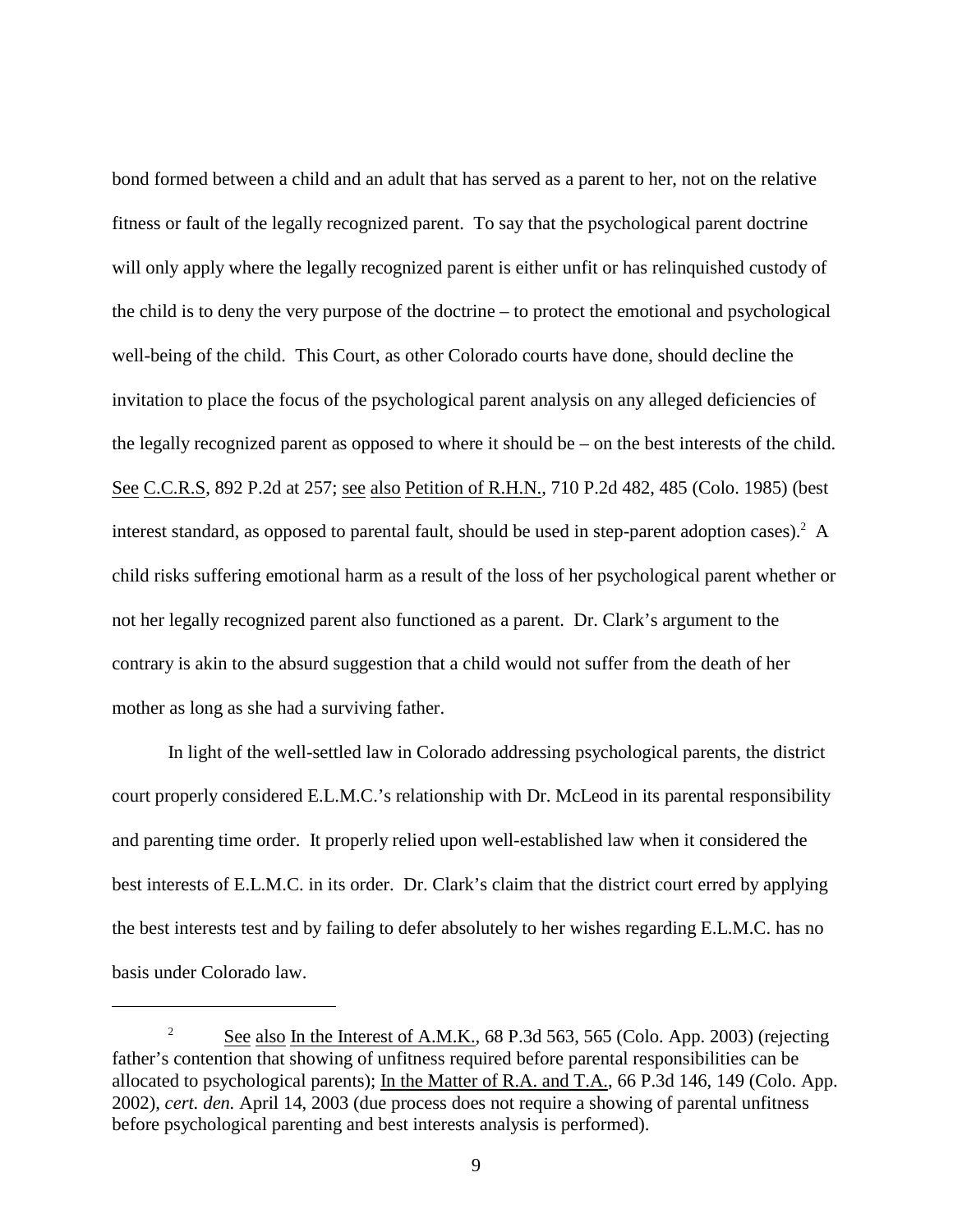**B. In Determining Whether A Third Party Has Become A Psychological Parent To A Child, The Court Should Examine Whether The Legally Recognized Parent Intended To Create A Psychological Parent-Child Relationship And Whether Such A Relationship In Fact Developed.**

Dr. Clark argues that the district court's decision places E.L.M.C. "at risk of having numerous 'psychological parents' control her life, without the knowledge or consent" of Dr. Clark. Opening Brief, at 19. In fact, she argues that the court's decision sets a precedent for "every boyfriend, nanny, or uncle who spends time in the home to seek 'parenting time' with the child." Id. at 17. This argument ignores one of the most critical facts in this case: Dr. Clark herself planned for and intended Dr. McLeod to develop and maintain a parent-child relationship with E.L.M.C. And, over the course of approximately five years with both the consent and approval of Dr. Clark, a parent-child relationship did develop between E.L.M.C. and Dr. McLeod. This is why application of the psychological parent doctrine is appropriate in this case and why Dr. Clark's claims of a slippery slope with respect to "numerous" future psychological parents controlling E.L.M.C.'s life is without merit.

Much like in this case, the legal mother in C.C.R.S. first approved of and consented to the care and nurturance of her children by the petitioners, but then later changed her mind. C.C.R.S., 892 P.2d at 248-49. In V.C. v. M.J.B., 748 A.2d 539 (N.J. 2000), which involved facts very similar to this case, the New Jersey Supreme Court determined that such approval and consent by the legally recognized parent was central to application of the psychological parent doctrine. In the case, a former domestic partner, V.C., who had been in a lesbian relationship with a biological mother, M.J.B., sought custody of and visitation with the mother's twin children. The two women and children had functioned as a family until the children were approximately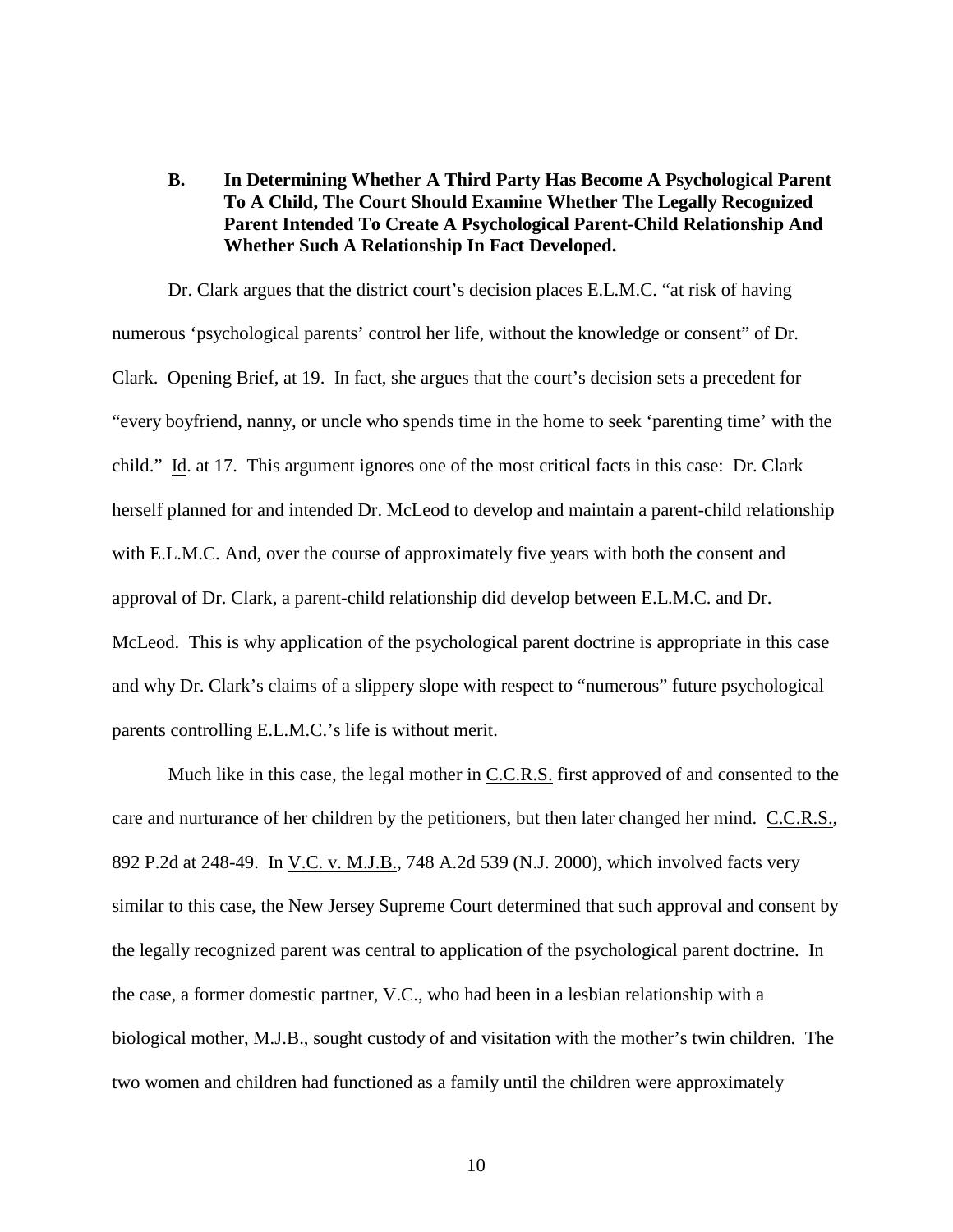twenty-three months old, when M.J.B. ended her relationship with V.C. Id. at 543-44. M.J.B. permitted V.C. to visit the children for nine months, but then refused any continued visitation. Id. at 544.

 M.J.B. argued that an award of custody or visitation against her will would be a violation of her fundamental right to the custody, care and control of her children. Id. at 548. She also argued that because there was no showing that she was unfit or had abandoned the children, the court could not interfere with her constitutional rights. Id. at 549. The New Jersey Supreme Court, however, rejected her arguments, finding that V.C. was the psychological parent of the children. Id. at 553-54. Key to the court's decision was the fact that M.J.B. had consented to and fostered the relationship between her children and V.C. Id. at 552.

The court found that in order to avoid the situation where a nanny or babysitter could theoretically qualify for psychological parent status, the legally recognized parent "must have fostered the formation of the parental relationship between the third party and the child." Id. According to the court, this consent places control within the hands of the legally recognized parent. Id. The court stated:

> [The legally recognized parent] has the absolute ability to maintain a zone of autonomous privacy for herself and her child. However, if she wishes to maintain that zone of privacy she cannot invite a third party to function as a parent to her child and cannot cede over to that third party parental authority the exercise of which may create a profound bond with the child.

### Id.

The court also found that although the intent of the legally recognized parent is key to the psychological parent analysis, "the focus is on that party's intent during the formation and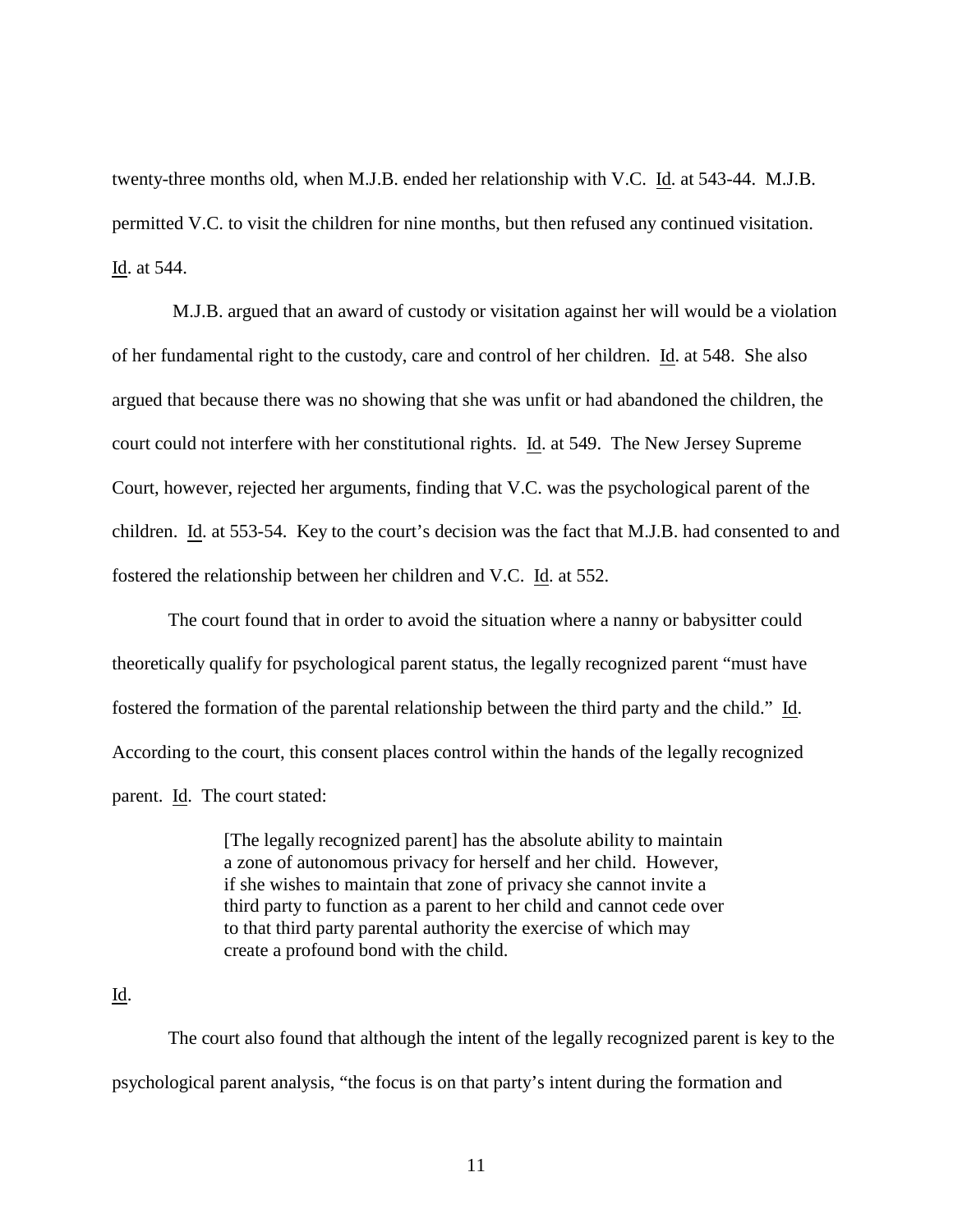pendency of the parent-child relationship," not after the relationship between the adults ends. Id. The obvious reason for this is that the break in the relationship between the adults does not end the bond that has formed between the child and the psychological parent. Id. A legally recognized parent cannot "turn back the clock" by ending her personal relationship with the psychological parent. As a result, the court determined, "that may mean protecting those relationships despite the later, contrary wishes of the legal parent in order to advance the interests of the child." Id.

The court ultimately determined that it was in the best interests of the children to maintain a visitation schedule with their psychological parent, V.C. Id. at  $555<sup>3</sup>$  In making its ruling, the court summarized the key aspects of its decision:

> This opinion should not be viewed as an incursion on the general right of a fit legal parent to raise his or her child without outside interference. What we have addressed here is a specific set of circumstances involving the volitional choice of a legal parent to cede a measure of parental authority to a third party; to allow that party to function as a parent in the day-to-day life of the child; and to foster the forging of a parental bond between the third party and the child. In such circumstances, the legal parent has created a family with the third party and the child, and has invited the third party into the otherwise inviolable realm of family privacy. By virtue of her own actions, the legal parent's expectation of autonomous privacy in her relationship with her child is necessarily reduced from that which would have been the case had she never invited the third party into their lives. Most important, where that invitation and its consequences have altered her child's life by essentially giving him or her another parent, the legal parent's options are constrained. It is the child's best interest that is preeminent as it would be if two legal parents were in a conflict over custody and visitation. . . . Once a third party has been

<sup>&</sup>lt;sup>3</sup> Because of the pendency of the case, at the point of the court's decision, V.C. had not been involved in decision-making for the children for nearly four years. Id. at 555. The court, therefore, determined that it would not order joint legal custody in the case. Id.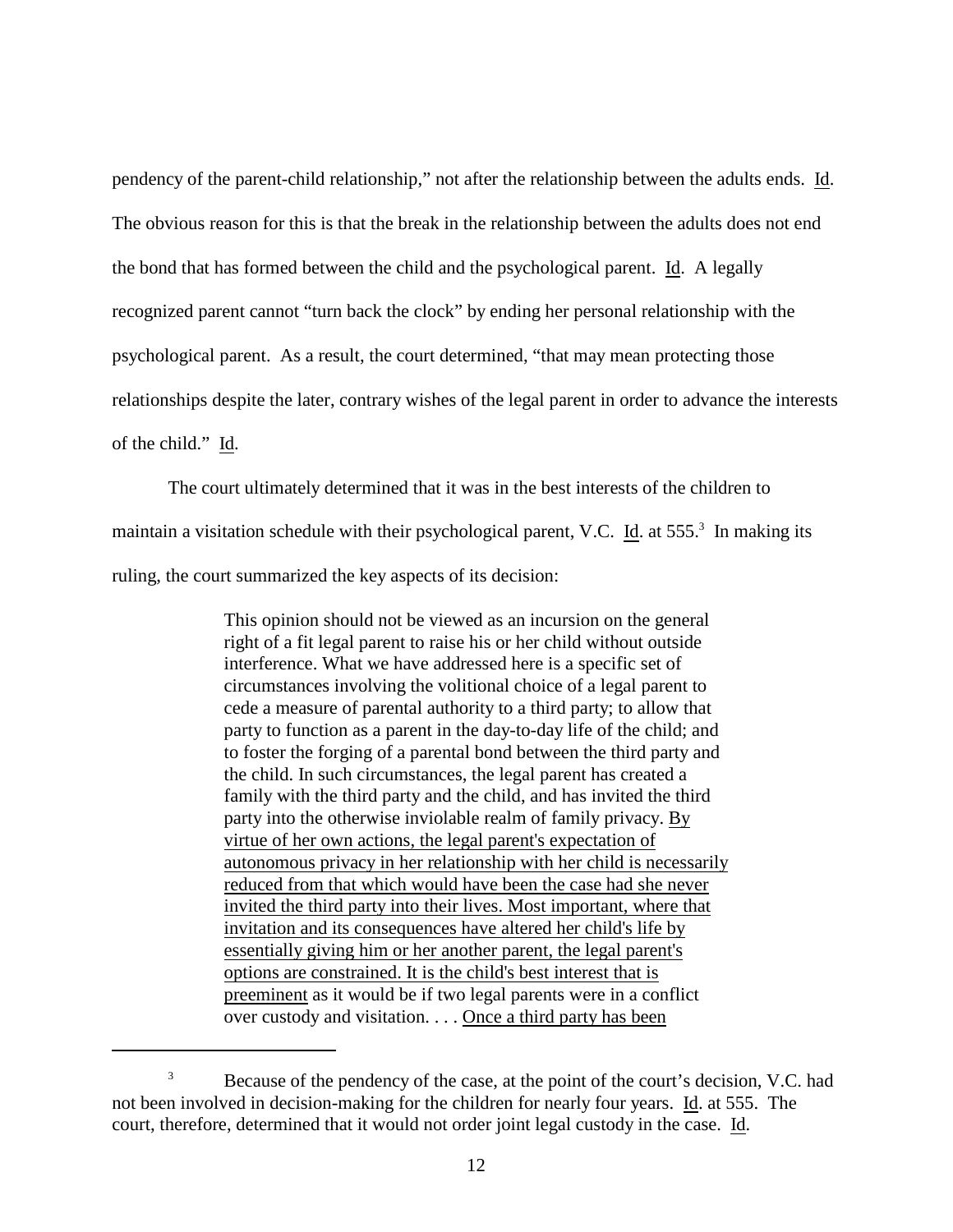determined to be a psychological parent to a child, under the previously described standards, he or she stands in parity with the legal parent. Custody and visitation issues between them are to be determined on a best interests standard. . . .

Id. at 553-54 (emphasis added; citations omitted).

Just as the court did in V.C. v. M.J.B., when considering whether a petitioner is a psychological parent to a child, this Court should include in its analysis a determination as to whether the legally recognized parent intended the parent-child relationship to be created between the psychological parent and the child. The district court clearly made this inquiry in arriving at its decision. It specifically found that both Dr. Clark and Dr. McLeod intended that they would co-parent E.L.M.C. It noted that upon E.L.M.C.'s adoption, Dr. Clark changed E.L.M.C.'s name to reflect Dr. McLeod's last name and that Dr. Clark and Dr. McLeod expressed their intentions to have E.L.M.C. "raised by Clark and McLeod as one family with two parents." The women shared major decisions regarding E.L.M.C. and the financial cost of supporting her. E.L.M.C. calls Dr. McLeod "Mommy," and Dr. Clark "Momma." In a request for a joint custody order, Dr. Clark and Dr. McLeod both stated that "there is no presumption that one or the other is better" and that E.L.M.C. "knows both parties to be her mothers and knows no other parents." In short, the evidence was overwhelming that Dr. Clark intended to foster a parent-child relationship between E.L.M.C. and Dr. McLeod.

Courts in other states have similarly focused on the intent of the legally recognized parent in forming and fostering a parent-child relationship between a psychological parent and a child. See, e.g., T.B. v. L.R.M., 786 A.2d 913, 919 (Pa. 2001) (biological mother encouraged and consented to lesbian partner's assumption of parental status); Rubano v. DiCenzo, 759 A.2d 959,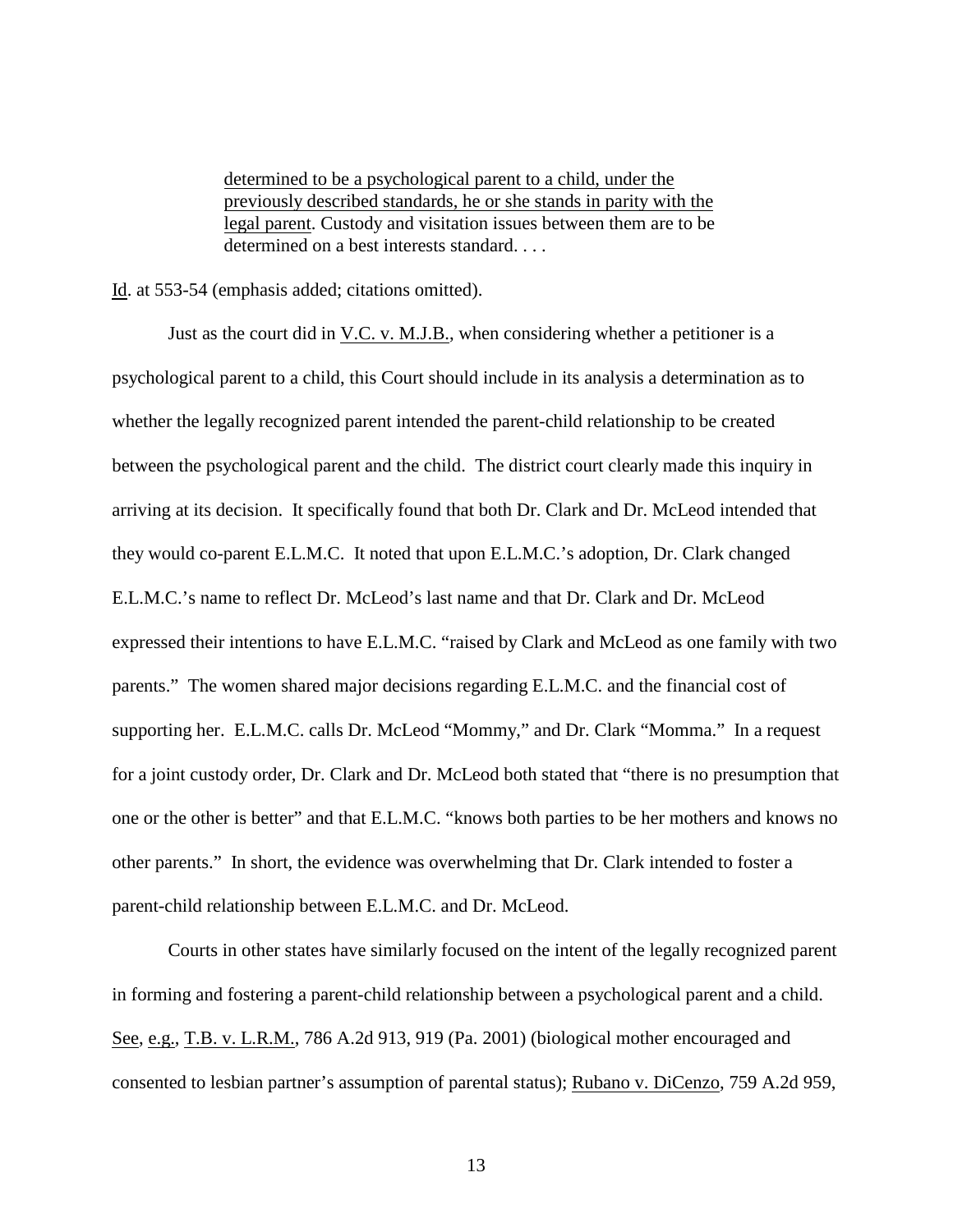976 (R.I. 2000) (biological mother "agreed to and fostered" parental relationship between lesbian partner and child for many years); In re Custody of H.S.H.K., 533 N.W.2d 419, 435 (Wis. 1995) (biological mother "exercised her constitutional rights to include another adult to act as a parent"). Legal commentators have also noted that this intent requirement protects the legally recognized parent's autonomy while protecting the child's relationship with her psychological parent. See, e.g., Nancy D. Polikoff, This Child Does Have Two Mothers: Redefining Parenthood To Meet The Needs Of Children In Lesbian-Mother and Other Non-Traditional Families, 78 Geo. L.J. 459, 464 (1990) (both parental autonomy and the best interests of children are served by recognizing as a parent "anyone who maintains a functional parental relationship with the child when a legally recognized parent created that relationship with the intent that the relationship be parental in nature").

Although most of the court decisions involving psychological parents in Colorado have not expressly discussed the role of the intent of the legally recognized parent, this lack of discussion may result from the fact that such consent is often implicit. See, e.g., C.C.R.S., 892 P.2d at 249 (biological mother first consented to custody by respondents); In re Custody of A.D.C., 969 P.2d at 709 (mother voluntarily placed child with grandparents); Devlin, 339 P.2d at 1009 (mother voluntarily left children with her mother and stepfather). An express recognition of such an intent requirement by this Court will alleviate any concerns that uninvited third parties, such as nannies, babysitters, or "a limitless number of future partners," as Dr. Clark has posited, can be deemed psychological parents. Here, Dr. Clark's expression of her intent to develop and foster the parent-child relationship between E.L.M.C. and Dr. McLeod was clear. Moreover, the fact that a parent-child relationship did develop between Dr. McLeod and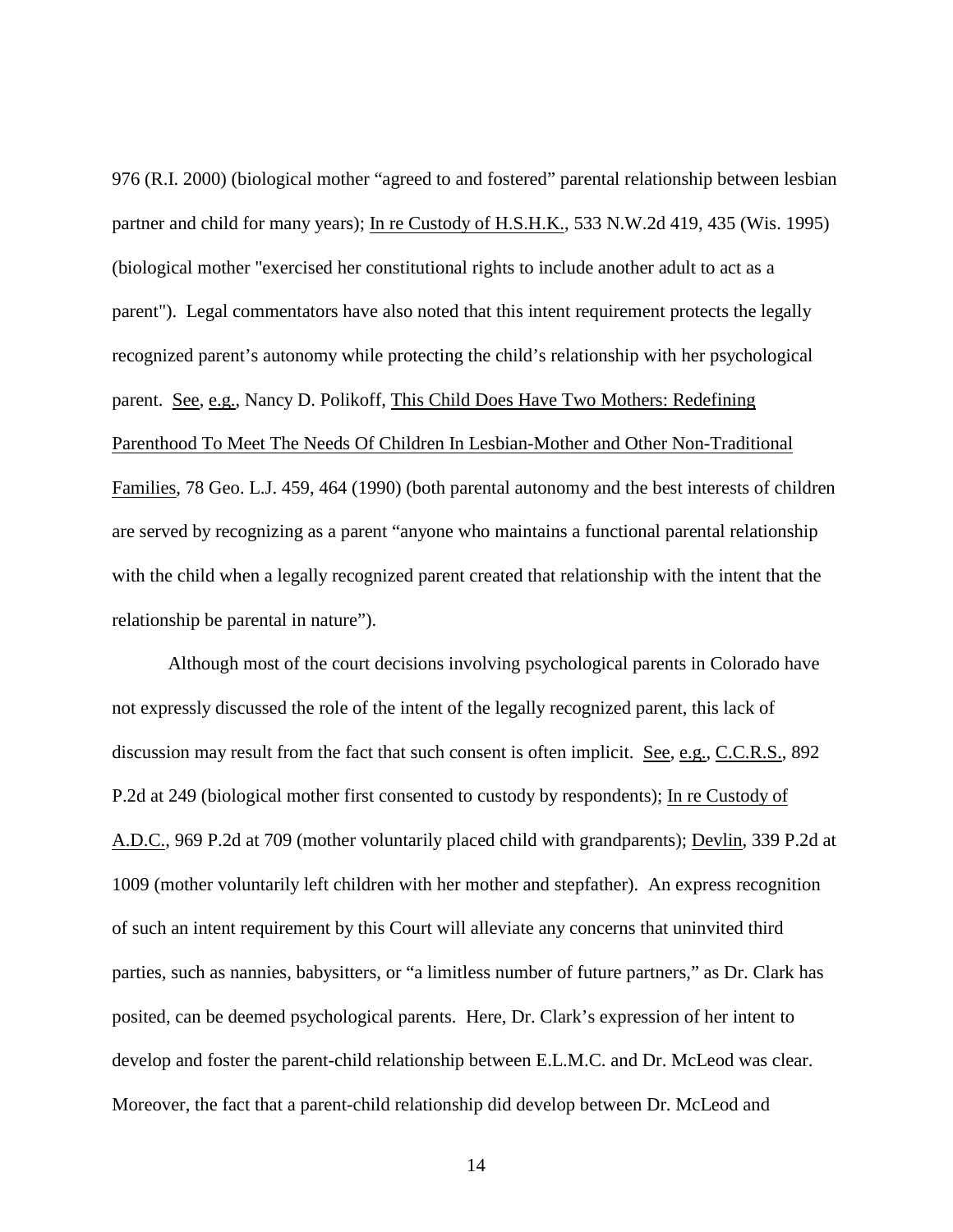E.L.M.C. is also clear. Under these circumstances, the district court's determination of parental responsibility and parenting time was entirely appropriate and necessary.

### **C. This Court Should Reject Dr. Clark's Arguments To Overturn Colorado's Psychological Parent Doctrine In Favor Of The Law Of Other Jurisdictions.**

Dr. Clark attempts to persuade this Court to overturn Colorado's well-established psychological parent doctrine in favor of the law of other jurisdictions. As the Colorado Supreme Court noted in C.C.R.S., the law concerning the claims of psychological parents for custody and visitation is split among the jurisdictions. C.C.R.S., 892 P.2d at 256. Some states have adopted strict interpretations of statutes governing custody and visitation, while others have taken a more flexible approach in order to protect the psychological attachments of children to parental figures. Colorado is among this second group. Dr. Clark, in contrast, focuses on the law of states that have taken the less flexible route.

For example, contrary to the law of Colorado and most other states, some states have never applied the psychological parent doctrine to custody or visitation cases of any kind, let alone same-sex parent cases. See, e.g., In re Thompson, 11 S.W.3d 913, 923 (Tenn. App. 1999) (no prior precedent in Tennessee applying "de facto" parenthood). Other courts have found that they are constrained by their state statutes from applying equitable or common law doctrines to custody or visitation decisions. See, e.g., Guardianship of Z.C.W. and K.G.W., 84 Cal.Rptr.2d 48, 50 (Cal. App. 1999). Colorado courts, in contrast, have noted the legislative recognition of the significance of psychological parenting. See In re Custody of A.D.C., 969 P.2d at 710; In re the Matter of V.R.P.F., 939 P.2d at 514. Colorado courts have also applied equitable doctrines in the context of family law cases. See In re Marriage of Dennin, 811 P.2d 449, 450-51 (Colo.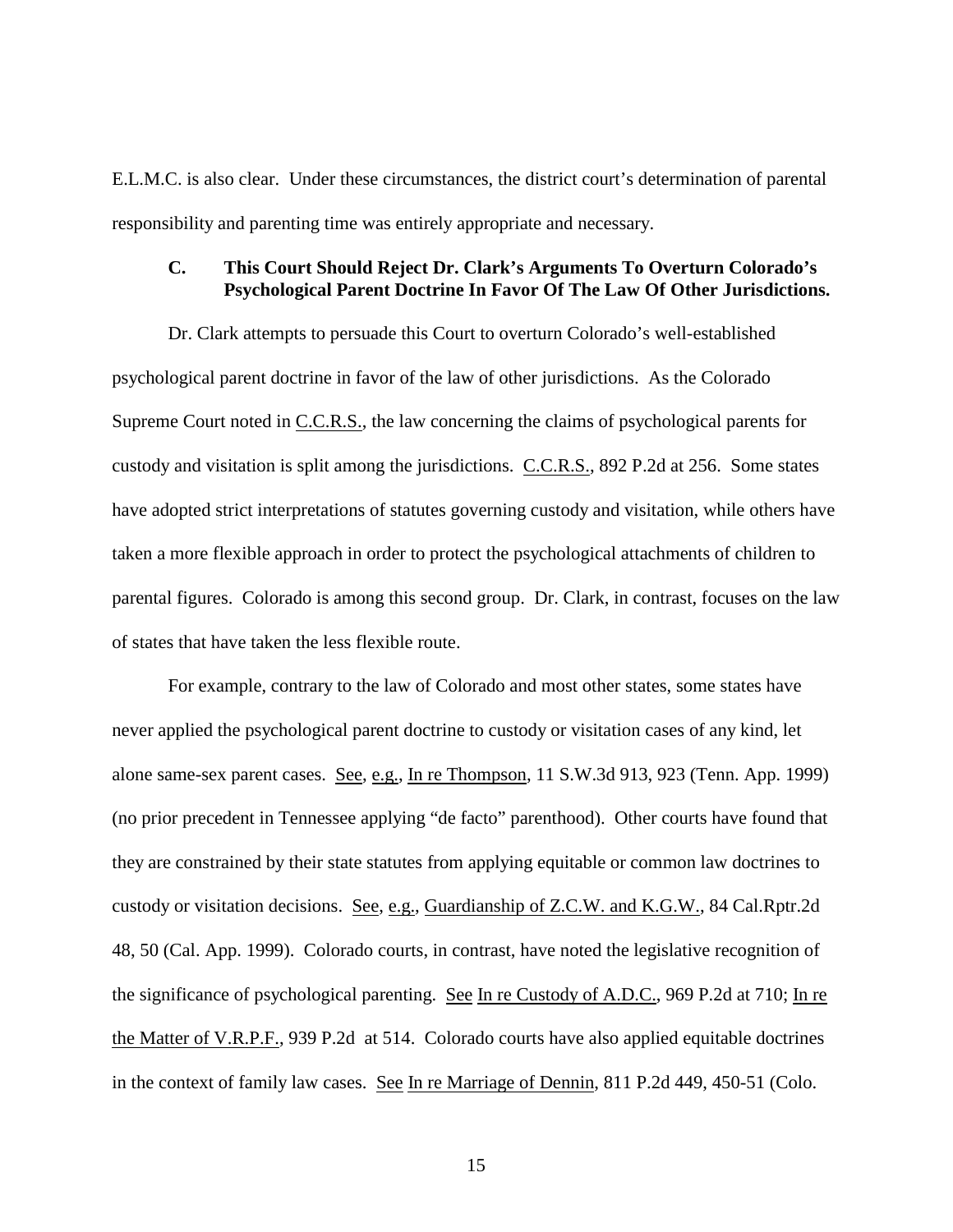App. 1991) (applying equitable estoppel); In re Marriage of Wisdom, 833 P.2d 884, 887 (Colo.

App. 1992) ("special considerations of an equitable nature" may arise in domestic relations cases).

Because Colorado's law regarding psychological parenting and the protections afforded to children and their psychological parents is well-settled, Dr. Clark's reliance on cases from other jurisdictions is misplaced. Such cases do not represent the law in Colorado. Therefore, they are not relevant to the Court's analysis in this case.

## **II. APPLICATION OF THE "BEST INTEREST OF THE CHILD" TEST TO A PSYCHOLOGICAL PARENT'S PETITION FOR DETERMINATION OF PARENTAL RESPONSIBILITIES AND PARENTING TIME IS CONSISTENT WITH CONSTITUTIONAL REQUIREMENTS.**

# **A. A Parent's Right To The Custody, Care, And Control Of Her Child Is Not Absolute; It Must Be Balanced Against The State's Interest In Protecting Children.**

Dr. Clark argues that the district court's recognition of E.L.M.C.'s relationship with Dr. McLeod in its permanent orders violates her constitutional right to the custody, care, and control of her children. She argues that the district court was compelled, pursuant to her constitutional right as a parent, to defer absolutely to her wishes regarding E.L.M.C. Dr. Clark, however, fails to recognize or acknowledge that the constitutional right to parental autonomy is not absolute and must be balanced against the State's interest in protecting the best interests of children.

Parents have a constitutionally protected liberty interest in the care, custody and control of their children. Santosky v. Kramer, 455 U.S. 745, 753 (1982); Pierce v. Society of Sisters, 268 U.S. 510, 534-35 (1925); Meyer v. Nebraska, 262 U.S. 390, 398 (1923). That right, however, is not absolute. Prince v. Massachusetts, 321 U.S. 158, 166 (1944) ("the family itself is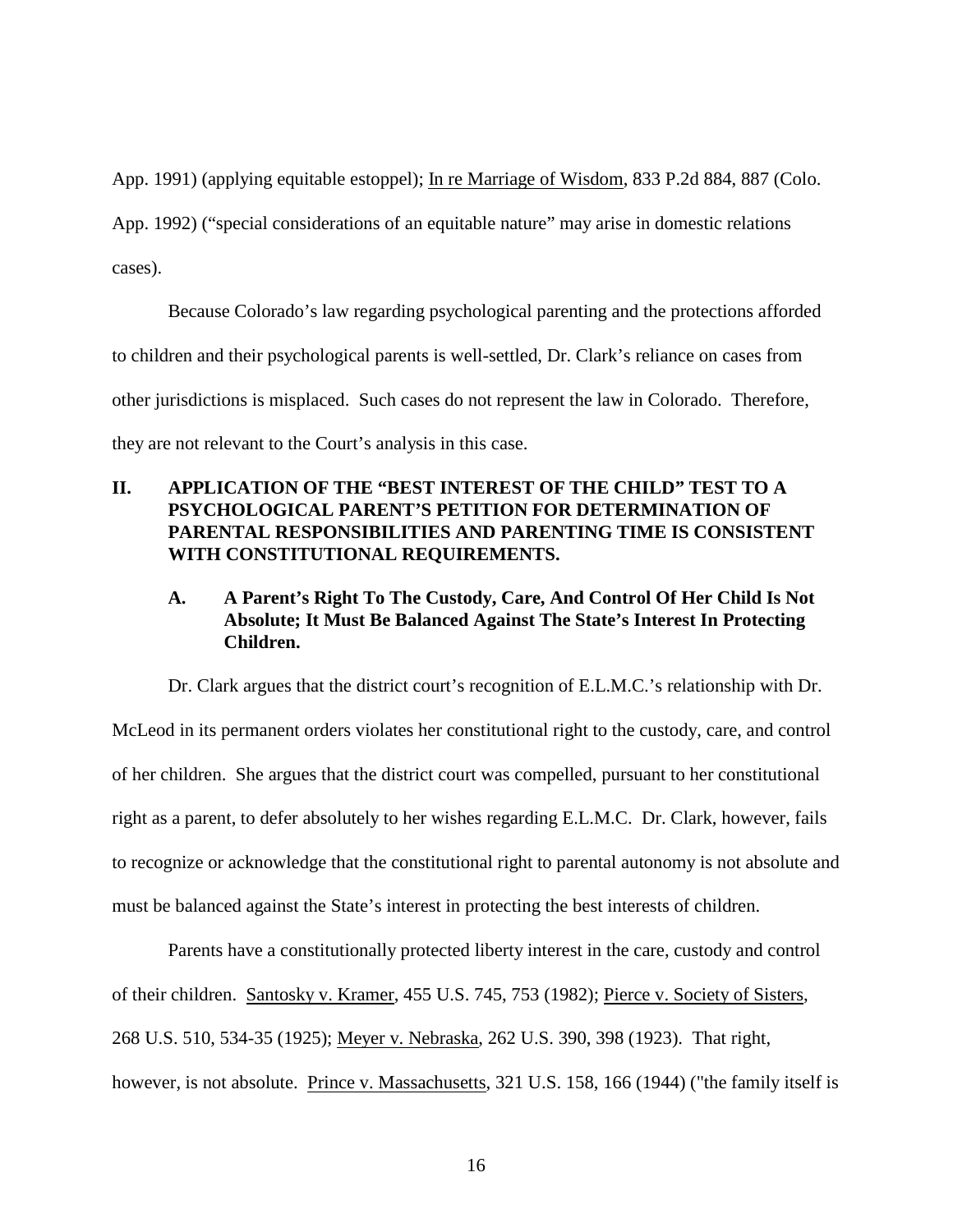not beyond regulation in the public interest"); Lehr v. Robertson, 463 U.S. 248, 256 (1983) (connection between parent and child merits "constitutional protection in *appropriate* cases") (emphasis added). Parental rights are moderated by their children's best interests, and the State has a substantial interest in protecting those interests. See, e.g., Santosky, 455 U.S. at 766 ("the State has an urgent interest in the welfare of the child"); Prince, 321 U.S. at 166 ("Acting to guard the general interest in youth's well being, the state as parens patriae may restrict the parent's control. . . ."); In re Petition of J.D.K, 37 P.3d 541, 544 (Colo. App. 2001) ("parental rights must yield to the interests and welfare of the child").

Thus, under certain circumstances, the State may restrict a parent's control of her child where necessary to protect the child's best interest. The State may require, for example, that parents send their children to school. See Wisconsin v. Yoder, 406 U.S. 205, 213 (1972) ("There is no doubt as to the power of a State, having a high responsibility for education of its citizens, to impose reasonable regulations for the control and duration of basic education."); Pierce, 268 U.S. at 534. The State may also prohibit child labor. See Prince, 321 U.S. at 166; Sturges & Burn Mfg. Co. v. Beauchamp, 231 U.S. 320, 326 (1913). And the State may even terminate parental rights when necessary to preserve and protect the welfare of the child. Santosky, 455 U.S. at 766. A parent's constitutional rights, therefore, must be balanced against the State's interest in protecting children.

This State interest also extends to ensuring that custody and visitation determinations serve the best interests of children. Palmore v. Sidoti, 466 U.S. 429, 433 (1984) ("The goal of granting custody based on the best interests of the child is indisputably a substantial governmental interest for purposes of the Equal Protection Clause."). Indeed, Colorado, like all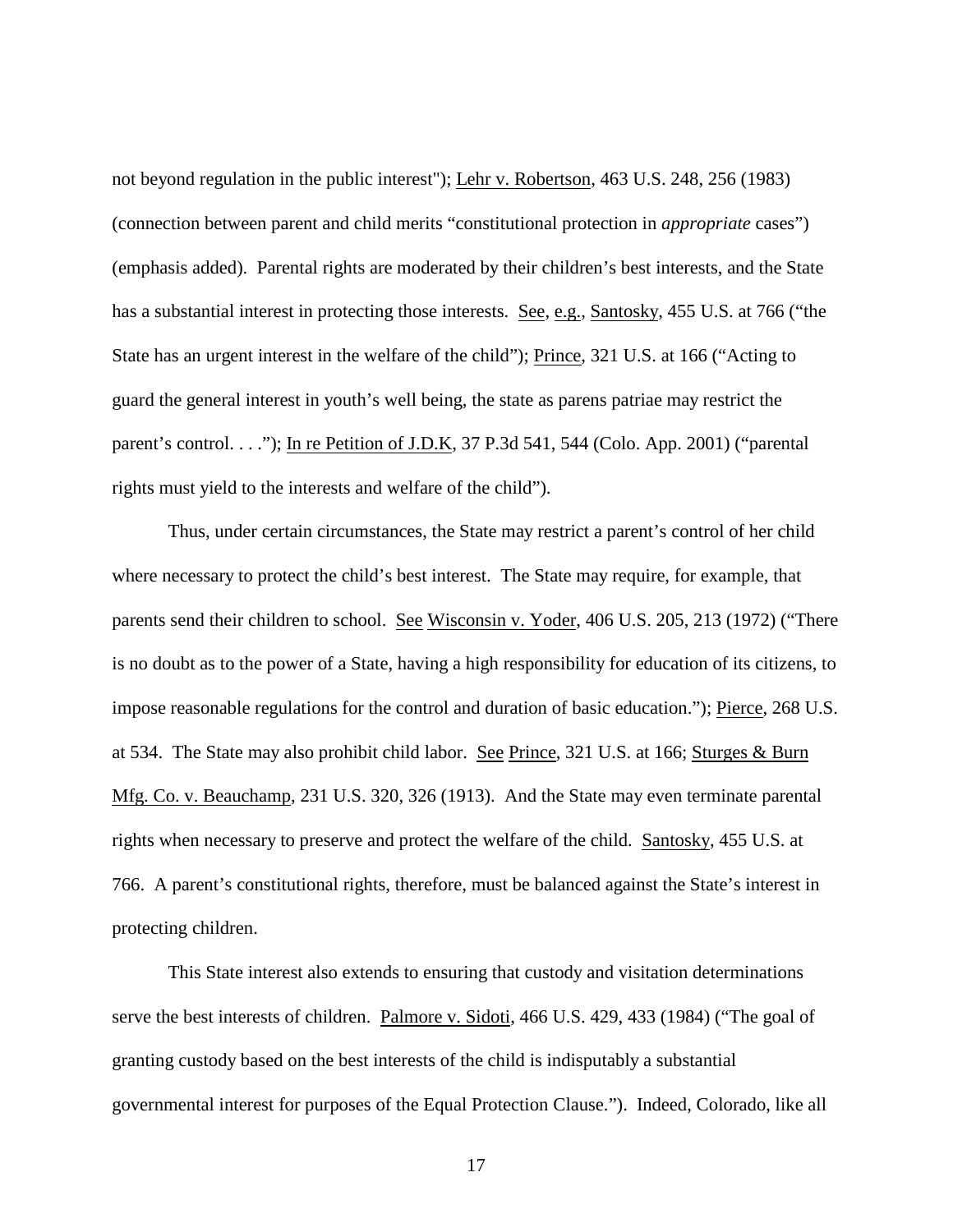other states, recognizes that the State's primary mission in custody and visitation proceedings is to ensure that the child's best interest is promoted. See, e.g., C.C.R.S., 892 P.2d at 256 ("the interest and welfare of the child is the primary and controlling question"). This includes protecting children's important relationships with parents and psychological parents. See In re the Custody of A.D.C., 969 P.2d at 710 (Colorado General Assembly has recognized importance of "psychological parenting"); In re the Matter of V.R.P.F., 939 P.2d at 514 (noting legislative recognition of the importance of "psychological parenting").

This point was emphasized by the U.S. Supreme Court in Smith v. Organization of Foster Families For Equality and Reform, 431 U.S. 816 (1977), where the Court stated:

> [T]he importance of the familial relationship, to the individuals involved and to the society, stems from the emotional attachments that derive from the intimacy of daily association . . . as well as from the fact of blood relationship. No one would seriously dispute that a deeply loving and interdependent relationship between an adult and a child in his or her care may exist even in the absence of blood relationship.

Id. at 844; see also Lehr, 463 U.S. at 261 (stepfather's actual relationship with child was

determining factor in considering degree of protection afforded to parent-child link).

## **B. The United States Supreme Court's Decision In Troxel v. Granville Does Not Destroy Or Otherwise Alter Colorado's Psychological Parent Doctrine.**

Dr. Clark argues that the Supreme Court's decision in Troxel v. Granville, 530 U.S. 57

(2000), essentially negates Colorado's psychological parent doctrine. See Opening Brief, at 20

("Troxel Requires that the Court Defer to the Parenting Time Schedule Proposed by Dr. Clark.").

She argues that because she is not an unfit parent, under Troxel, her preference for a parenting

time schedule must be absolute and the district court could not consider E.L.M.C.'s best interests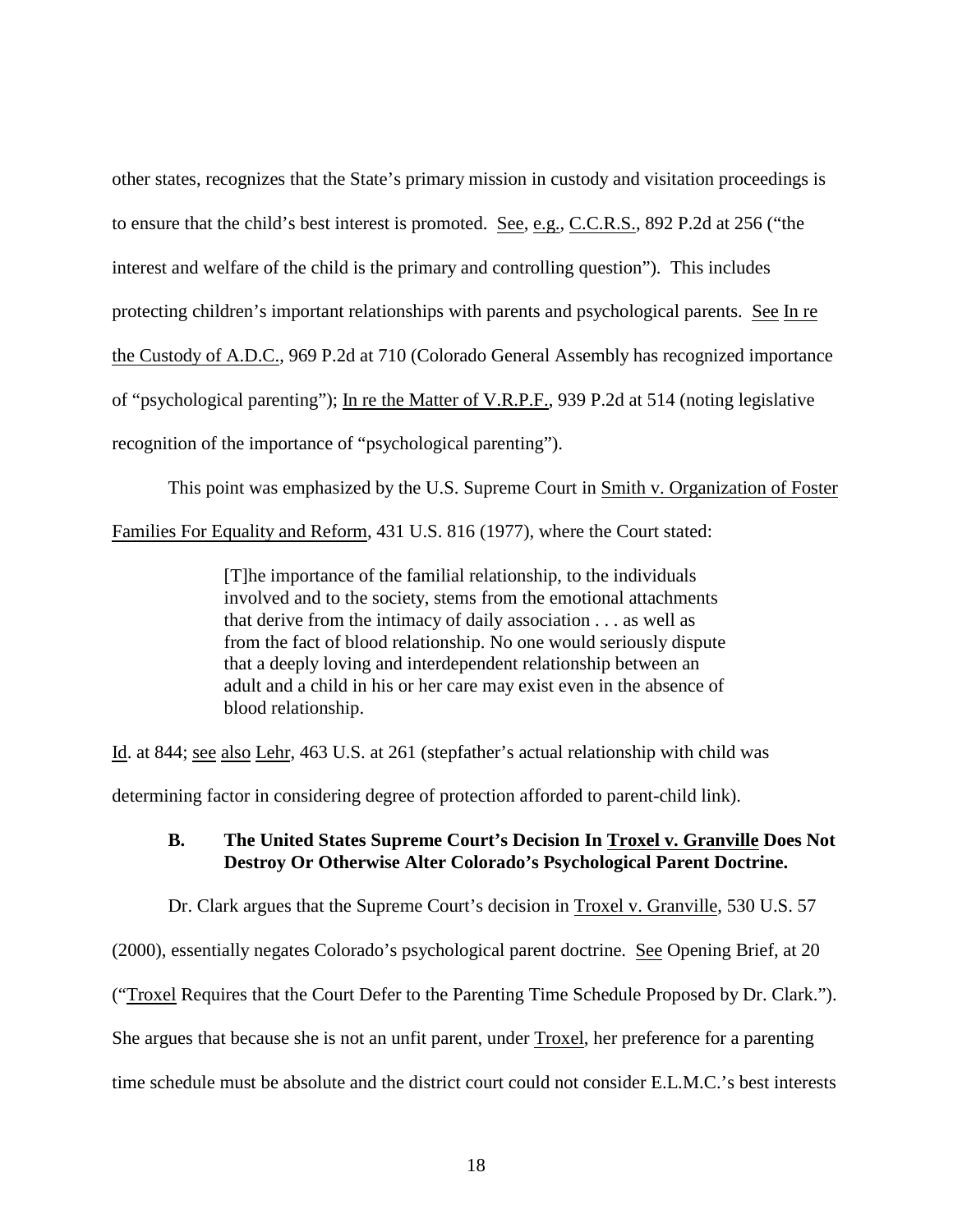in maintaining a relationship with her psychological parent, Dr. McLeod. The Troxel decision, however, simply does not support such a radical departure from the psychological parent doctrine or the well-settled principle that a parent's constitutional rights must be balanced against the best interests of her child.

In Troxel, the U.S. Supreme Court in a plurality decision, struck down the application of a Washington State statute that permitted "any person" to petition a court for visitation rights at "any time" if the court determined that it was in the best interests of the child. Troxel, 530 U.S. at 67. The Court found the statute "breathtakingly broad" because of the language permitting "any person" at "any time" to seek such visitation. Id. The Court determined that the statute, as applied to the particular grandparents who had sought visitation, violated the constitutional right of the children's mother to make decisions regarding the care, custody, and control of her daughters. Id. at 72.

Significantly, the Court noted that the trial court's order awarding visitation to the grandparents "was not founded on any special factors that might justify the State's interference with [the mother's] fundamental right to make decisions concerning the rearing of her two daughters." Id. at 68. For example, there was no evidence that the grandparents had become the psychological parents of the children. Moreover, the Court specifically stated:

> Because we rest our decision on the sweeping breadth of [the Washington statute] and the application of that broad, unlimited power in this case, we do not consider the primary constitutional question passed on by the Washington Supreme Court – whether the Due Process Clause requires all nonparental visitation statutes to include a showing of harm or potential harm to the child as a condition precedent to granting visitation. We do not, and need not, define today the precise scope of the parental due process right in the visitation context. In this respect, we agree with Justice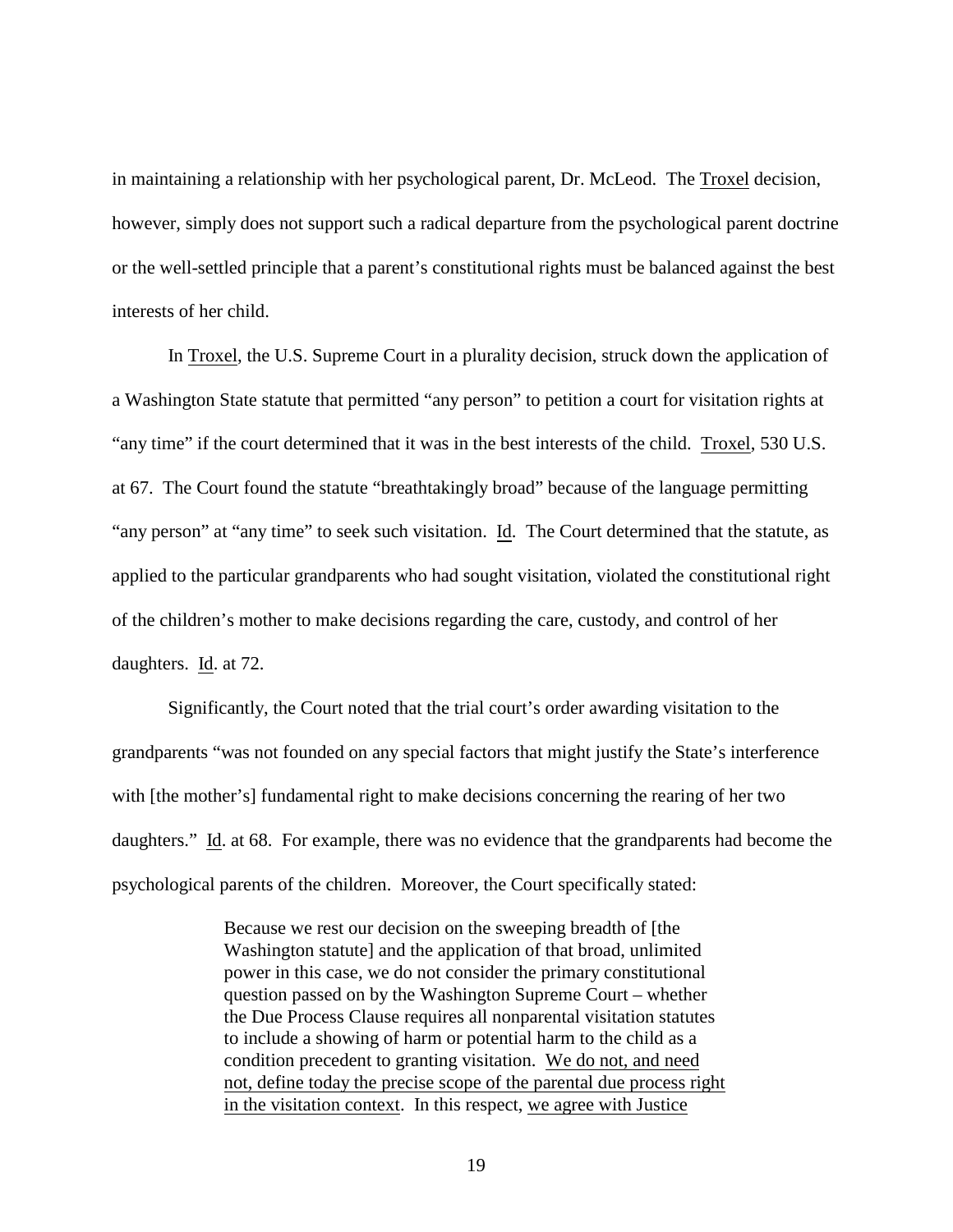Kennedy that the constitutionality of any standard for awarding visitation turns on the specific manner in which that standard is applied and that the constitutional protections in this area are best "elaborated with care". . . . Because much state-court adjudication in this context occurs on a case-by-case basis, we would be hesitant to hold that specific nonparental visitation statutes violate the Due Process Clause as a *per se* matter.

Id. at 73 (emphasis added; citation omitted).

Thus, contrary to Dr. Clark's argument, Troxel does not require the court to disregard the psychological parent status of Dr. McLeod in this case and the best interests of E.L.M.C. in making a decision regarding parenting responsibility and time. Troxel did not consider the affect of the psychological parent doctrine on decisions involving visitation. Nor does application of the psychological parent doctrine in this case make C.R.S. § 14-10-123 as "breathtakingly broad" as the Washington statute in Troxel. As discussed above, Dr. Clark specifically approved of and fostered the parent-child relationship between E.L.M.C. and Dr. McLeod. This fact completely distinguishes this case from Troxel, in which "any person" at "any time" could be granted visitation rights with a child. Dr. McLeod is not just "any person." To E.L.M.C. she is "Mommy." And it was Dr. Clark who consented to and fostered the development of E.L.M.C.'s relationship with her "Mommy." As a result, application of Colorado's psychological parent doctrine under a best interest of the child standard here is entirely consistent with constitutional requirements.

Although the Supreme Court in Troxel declined to define specifically the "special factors" referenced in its decision, Dr. Clark nonetheless urges this Court to do so. She argues that the Supreme Court's use of the phrase "special factors" must mean either a finding that the legal parent is unfit or that some "other harm" will befall the child. Nothing within the Troxel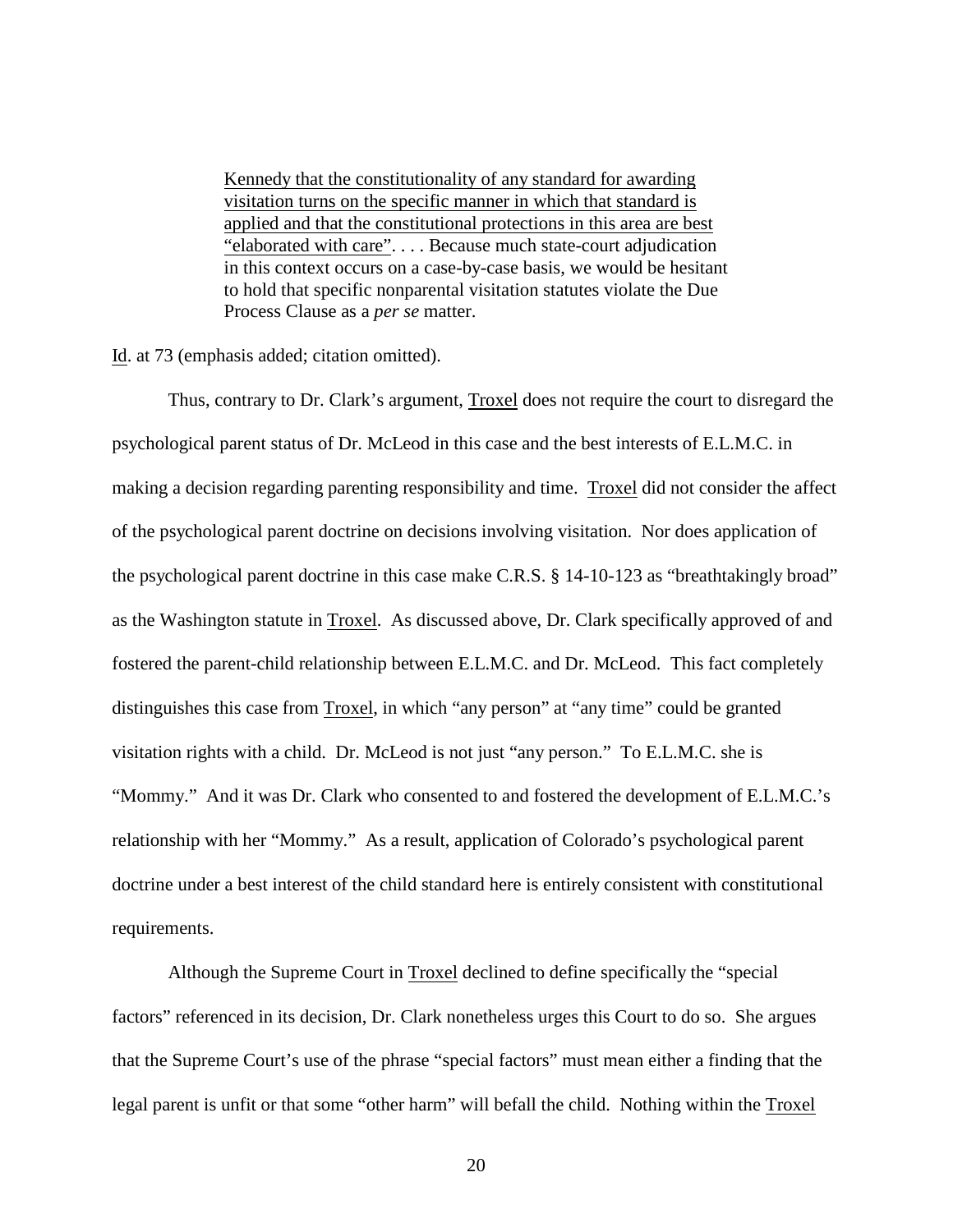decision, however, suggests such a constrained approach.<sup>4</sup> In fact, as discussed above, the Troxel plurality expressly refused to consider whether all non-parental visitation statutes require a showing of harm or potential harm to a child as a condition precedent. Id. at 73.

In Lehr v. Robertson, 463 US. 248 (1983), the U.S. Supreme Court noted in the context of a parental rights claim that when due process rights are "invoked in a novel context, it is our practice to begin the inquiry with a determination of the precise nature of the private interest that is threatened by the State." Id. at 256. It is *only after* the nature of the private interest is identified that the Court can evaluate the adequacy of the State's process. Id. This is consistent with the Court's refusal to define the precise scope of the parental due process right in Troxel or to require all non-parental visitation statutes to require a showing of harm or potential harm to the child before visitation is granted. Troxel, 530 U.S. at 73. In fact, the Troxel plurality stated "we agree with Justice Kennedy that the constitutionality of any standard for awarding visitation turns on the specific manner in which that standard is applied and that the constitutional protections in this area are best 'elaborated with care.'" Thus, Dr. Clark's argument that Troxel's "special factors" language mandates specific findings of harm to the child or unfitness of the legal parent is contrary to the "care" that the Supreme Court took in the decision to avoid absolutes in the area of parental rights claims.

Here, the "precise nature" of Dr. Clark's "private interest" must be viewed in light of her actions and intent to foster and develop a parent-child relationship between E.L.M.C. and Dr.

<sup>&</sup>lt;sup>4</sup> Even if Troxel had mandated such a showing, Colorado's psychological parent doctrine would withstand constitutional scrutiny. Inherent within a finding that a person constitutes a psychological parent to a child is the determination that a lack of regard for that relationship in a parental responsibility or parenting time decision would be harmful to the child.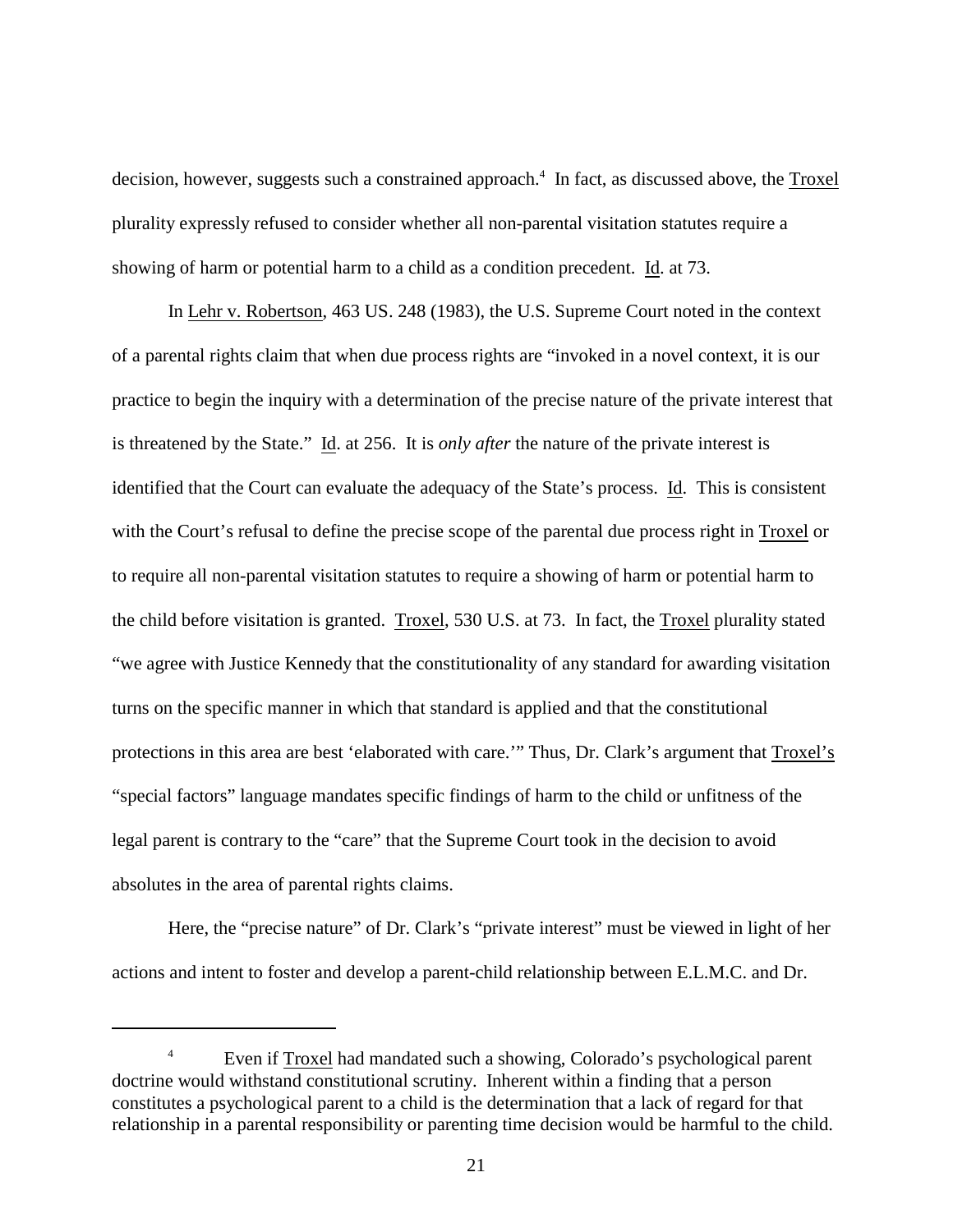McLeod. Where a legally recognized parent actually invites a third party into her child's life and fosters a parent-child relationship between her child and the third party, she has, through her own actions, reduced her expectation of autonomous privacy in the relationship with her child. It is with this reduced expectation of privacy in mind that a Court must evaluate the adequacy of the procedures involved.

In light of her constitutional interests as a legal parent, the district court gave "special weight" to Dr. Clark's position regarding parenting responsibility and parenting time. The district court concluded, however, that any presumption in favor of Dr. Clark's position was outweighed by "special factors." Those factors considered by the court were those that essentially justify and constitute the psychological parent doctrine – that Dr. Clark intended to develop and foster a parent-child relationship between E.L.M.C. and Dr. McLeod and that, in fact, such a relationship did develop between E.L.M.C. and Dr. McLeod. Because Dr. Clark's interest in the privacy of the relationship with E.L.M.C. was diminished by her own actions, the process afforded by the district court did not violate constitutional standards. Under such circumstances, a showing of unfitness of the legal parent is not required.

In contrast to this case, Troxel did not deal with the situation of a psychological parent or a situation in which a parent had, by her own acts, reduced her expectation of privacy in the relationship with her child. Therefore, nothing within Troxel destroys or otherwise alters Colorado's well-settled law regarding psychological parents.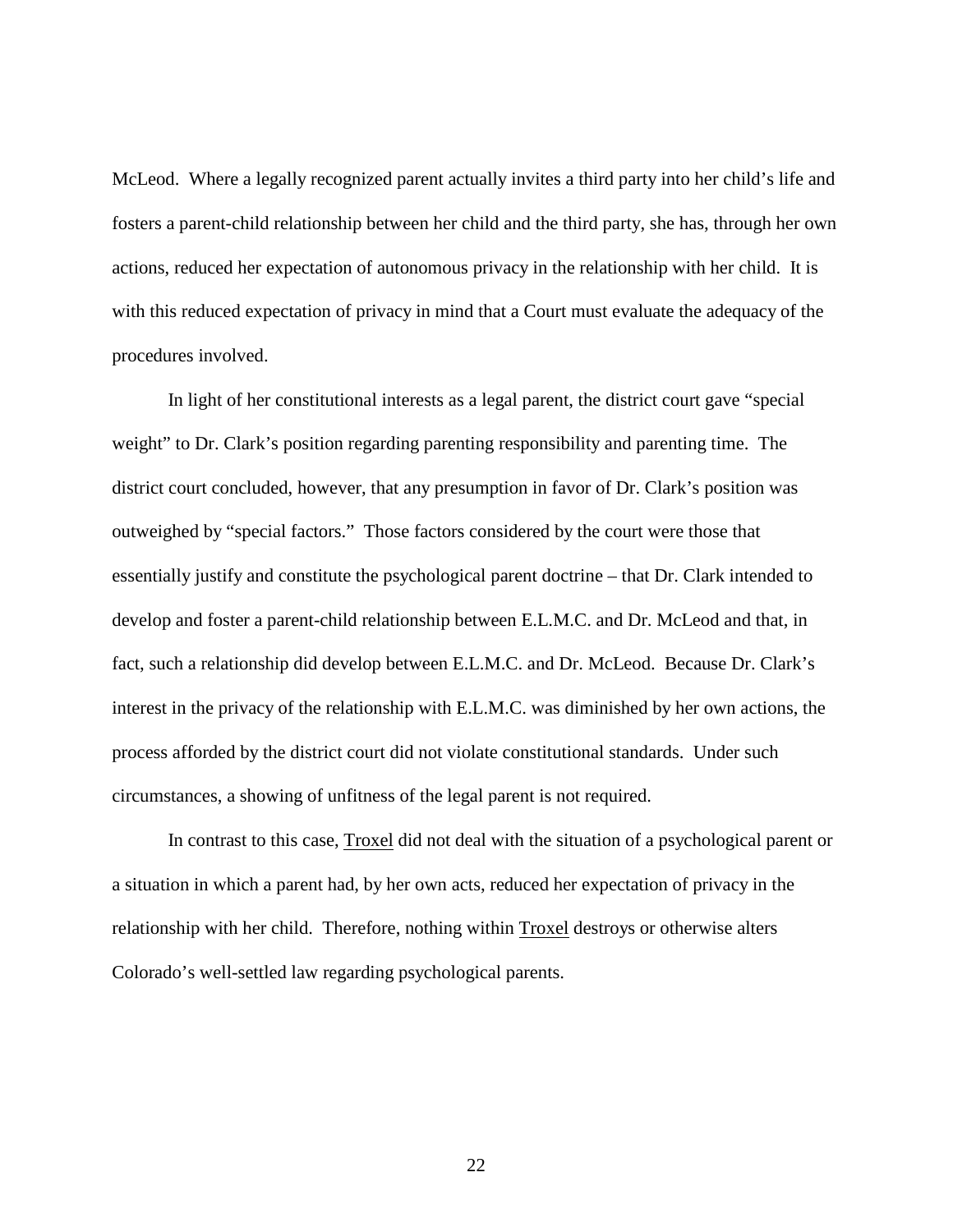### **C. Troxel Does Not Require Application Of A Clear And Convincing Standard Of Proof In Cases Involving Psychological Parents.**

Although the district court made its findings of fact in the decision below according to the standard of "clear and convincing evidence,"<sup>5</sup> neither Troxel nor Colorado law require such a standard of proof in cases involving psychological parents. Troxel did not address standard of proof issues. Two post-Troxel decisions in Colorado, however, do specifically address the required standard of proof in the context of parental rights claims.

In the case In the Interest of R.W. and T.W., 10 P.3d 1271 (Colo. 2000), the Colorado Supreme Court considered whether a mother's right to due process was violated by a court's use of the "preponderance of the evidence" standard with respect to a guardianship order. The order awarded custody of her children to the Department of Human Services, "appointed the foster parents as permanent legal guardians, and ordered that she have no contact with her children until they were over eighteen years old. . . ." Id. at 1276. Specifically noting the Troxel decision, the court addressed the constitutional significance of the lower court's use of a "preponderance of the evidence" standard of proof. Id. at 1275-76. Although the court acknowledged that the mother was "losing the majority of her parenting rights," the "preponderance of the evidence" standard was the appropriate standard of proof. Id. at 1276-77. The court rejected the mother's argument that a "clear and convincing" standard of proof was necessary to protect her constitutional rights. Id. at 1276. The court stated that "the standard of proof necessary turns in large part on both the nature of the threatened private interest and the permanency of the threatened loss." Id. Because the lower court's order did not actually terminate the mother's parent-child relationship, the court

<sup>&</sup>lt;sup>5</sup> The district court also noted that the facts were established "beyond a reasonable" doubt."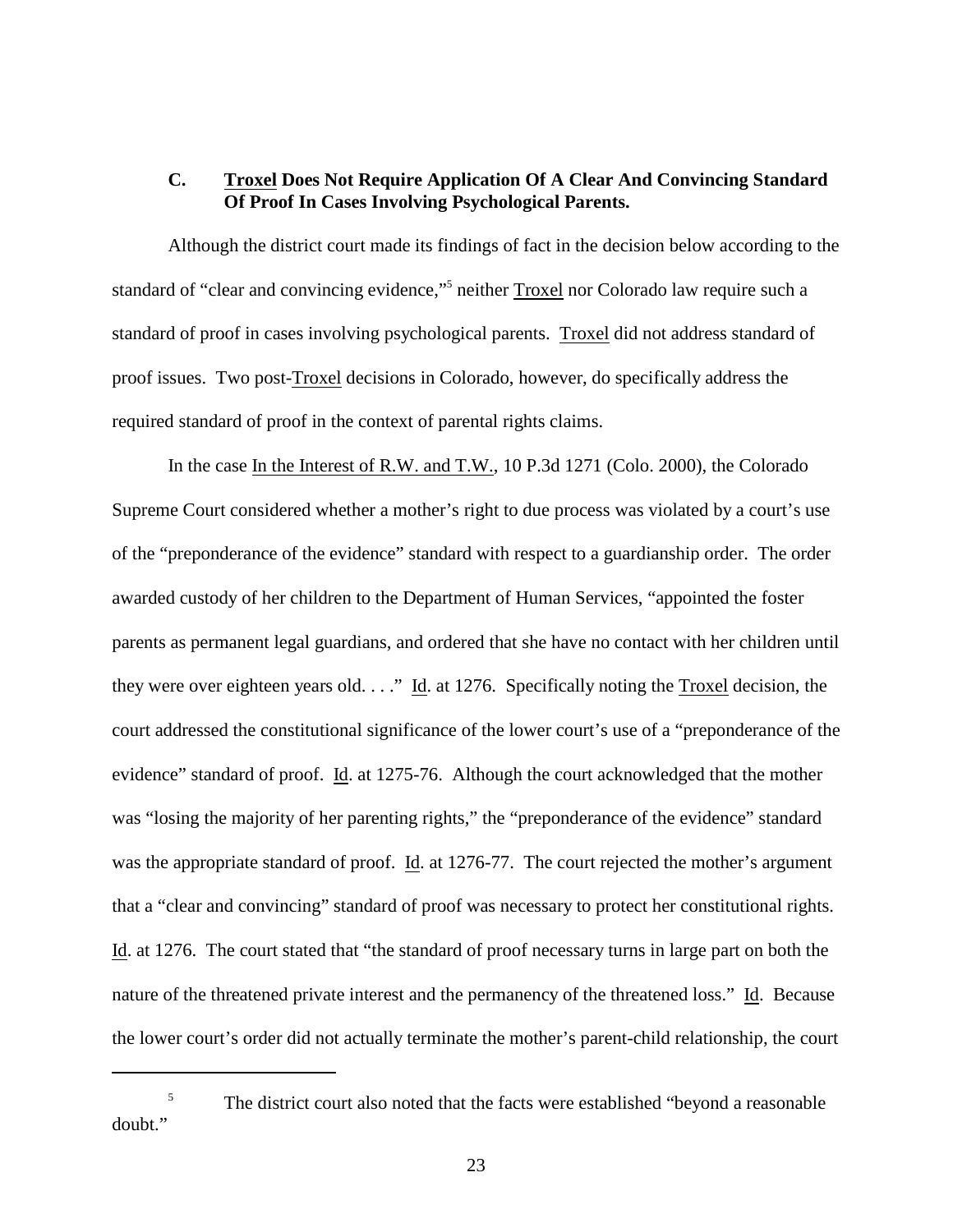found that the "preponderance of the evidence" standard afforded her sufficient procedural protection. Id.

Similarly, In the Interest of A.R.D. and K.F.D., 43 P.3d 632 (Colo. App. 2001), *cert. den.*, April 15, 2002, held that a "preponderance of the evidence" standard was appropriate in a determination regarding parenting time. Id. at 635. The underlying order denied the father any parenting time with his children and appointed the children's stepfather as their guardian. Id. at 633. Citing Troxel, the court found that use of the "preponderance of the evidence" standard did not violate the father's constitutional right to the care, custody, and control of his children and rejected the father's argument that a "clear and convincing evidence" standard was necessary. Id. at 635.

Both R.W. and A.R.D. involved deprivations profoundly greater than the parenting time order of the district court in this case. And, as the Colorado Supreme Court stated in R.W., "the greater the deprivation, the greater the procedural protection provided to parents." R.W., 10 P.3d at 1276. Thus, even though the district court applied a "clear and convincing evidence" standard, according to Colorado law, such a standard was unnecessary for purposes of its decision.

Also, it is worth noting that the potential effect of heightening the standard of proof "could be pernicious." R.W., 10 P.3d at 1277. In R.W., the court noted its concern that a heightened standard of proof would interfere with the state's ability to protect the best interests of children. Id. at 1277-78. Here too, a determination by this Court requiring a heightened standard of proof could interfere with the ability of courts to protect those children who have formed bonded relationships with psychological parents but whose legally recognized parents have changed their minds regarding the ongoing nature of those relationships. This Court should not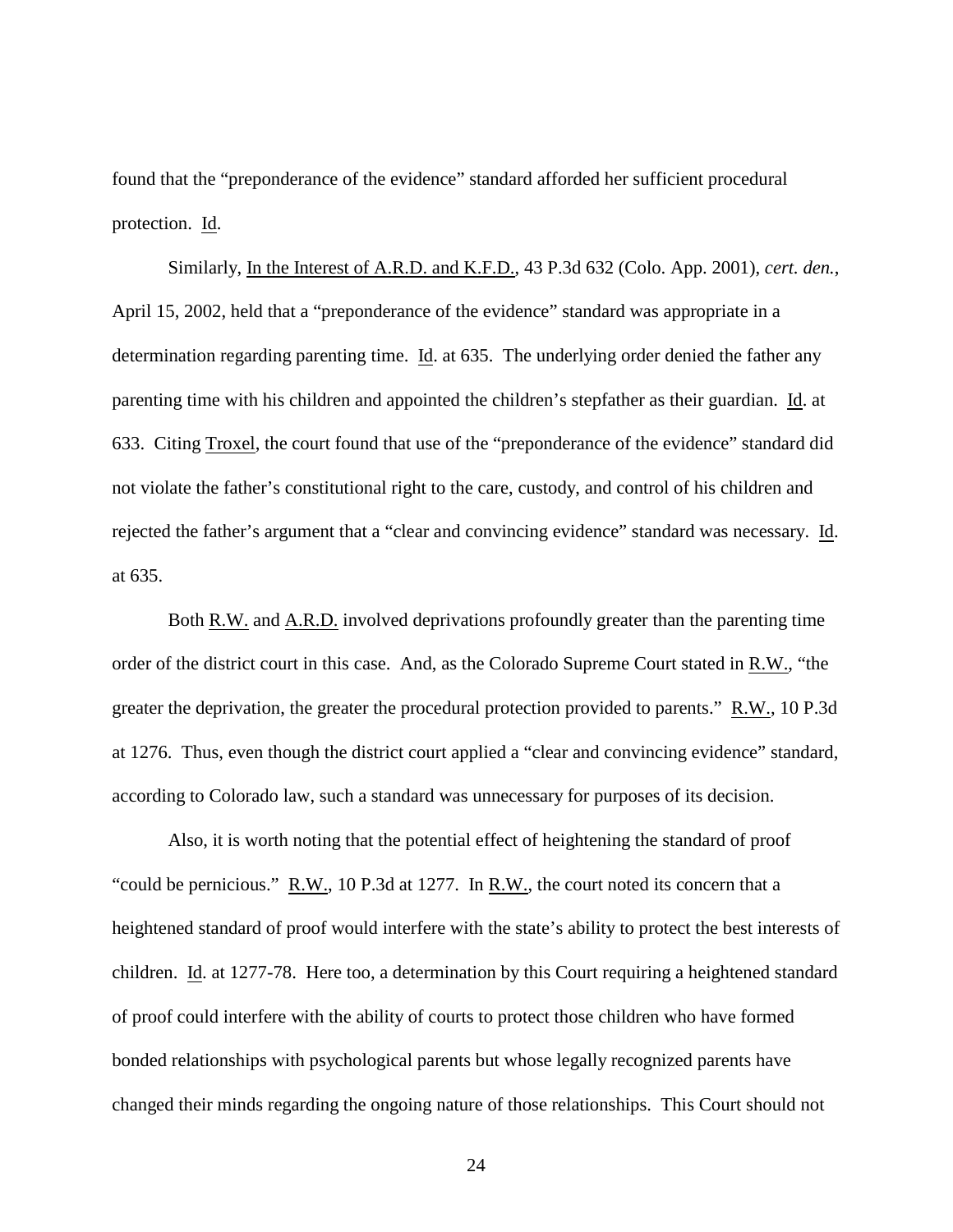hamstring future courts from protecting those relationships and the best interests of such children.

### **D. Post-Troxel Decisions Support Continued Application of the Psychological Parent Doctrine and Use of the Best Interests of the Child Standard.**

In addition to the Colorado court's decisions in R.W. and A.R.D., post-Troxel decisions of other courts also support continued application of the psychological parent doctrine and use of the best interests of the child standard.<sup>6</sup> In Rubano v. DiCenzo, 759 A.2d 959 (R.I. 2000), the court determined that a biological mother's former same-sex domestic partner had a right to visitation with a child that they had raised together for four years. Id. at 977. Noting the language in Troxel stating that "special factors" may justify the State's interference with a parent's right to make decisions regarding her children, the court determined that because the domestic partner had formed a psychological parent relationship with the child, the biological mother's rights did not "trump the child's best interests." Id. at 973. In particular, the court stressed the fact that the biological mother had agreed to and fostered the relationship between her child and her domestic partner for many years. Id. at 976. The court stated:

> [The biological mother's] constitutional rights as the child's natural mother to superintend his future upbringing and his associations with adults other that [herself] are not absolute. By her conduct in allowing [her domestic partner] to assume an equal role as one of the child's two parents, and by her conduct in agreeing to and signing an order that granted [her domestic partner] "permanent visitation" rights with the child because it "is in the

<sup>&</sup>lt;sup>6</sup> Other post-Troxel Colorado cases also support the continued viability of the psychological parent doctrine. See In re the Marriage of Martin, 42 P.3d 75, 77-78 (Colo. App. 2002) (discussing the legislative recognition of psychological parenting and the importance of a psychological parent to a child's emotional development); In the Interest of E.C. and A.C., 2002 WL 58900,  $*3$  (Colo. App. Jan. 17, 2002) (continued placement of children with psychological parents in their best interests).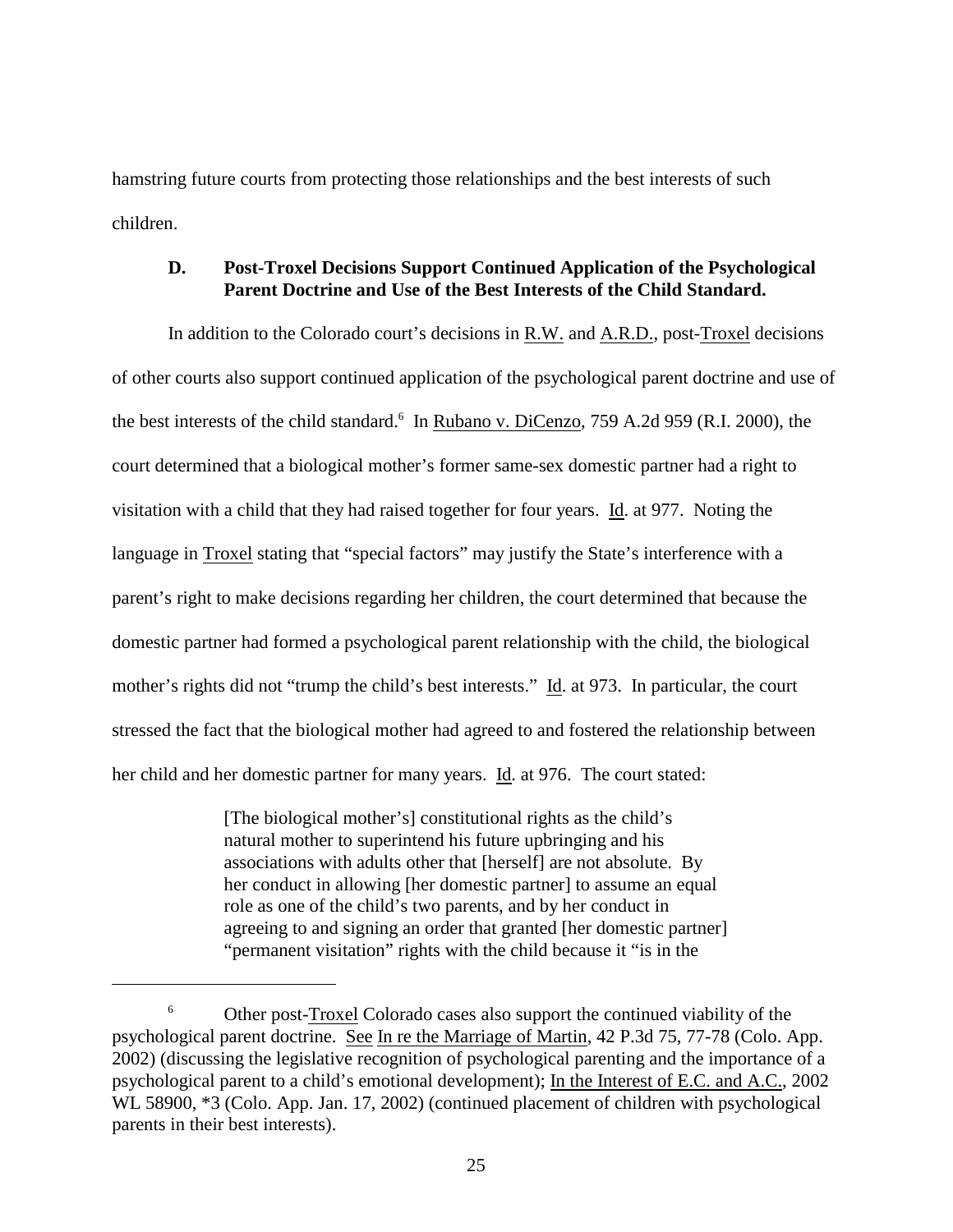best interests of the minor child" to do so, [the biological mother] rendered her own parental rights with respect to this boy less exclusive and less exclusory then they otherwise would have been had she not by word and deed allowed [her domestic partner] to establish a parental bond with the child and then agreed to allow reasonable visitation.

Id. at 976.

Similarly, in T.B. v. L.R.M., 786 A.2d 913 (Pa. 2001), a lesbian former partner of a biological mother sought partial custody and visitation with a child who she had raised with the biological mother for three years. The court determined that the partner had standing to seek partial custody and visitation because she stood "*in loco parentis*" to the child. Id. at 920. The biological mother argued that her former partner could not meet the requirements of the "*in loco parentis*" doctrine because the state's statutory authority precluded same-sex marriages and adoptions by same-sex partners. Id. at 918. The court firmly rejected her argument, stating:

> Simply put, the nature of the relationship between Appellant and Appellee has no legal significance to the determination of whether Appellee stands in loco parentis to A.M. The ability to marry the biological parent and the ability to adopt the subject child have never been and are not now factors in determining whether the third party assumed a parental status and discharged parental duties. What is relevant, however, is the method by which the third party gained authority to do so. The record is clear that Appellant consented to Appellee's performance of parental duties. She encouraged Appellee to assume the status of a parent and acquiesced as Appellee carried out the day-to-day care of A.M. Thus, this is not a case where the third party assumed the parental status against the wishes of the biological parent.

Id. at 918-919. The court also noted that the biological mother offered "no persuasive reasons why the facts of this particular case warrant such a far-reaching change in the common law –  $a$ change that could potentially affect the rights of stepparents, aunts, uncles or other family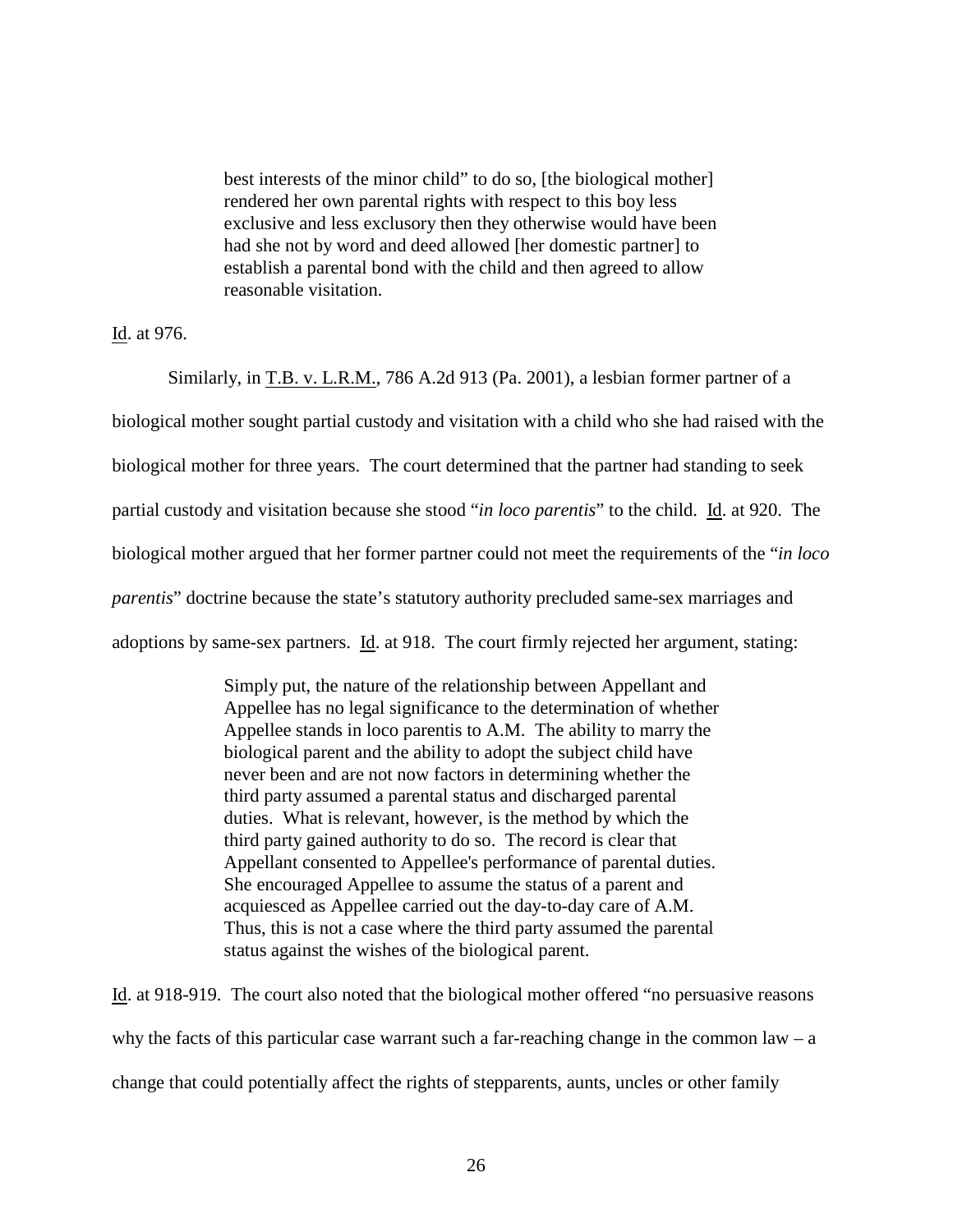members who have raised children, but lack statutory protection of their interest in the child's visitation or custody." Id. at 917.

Both of these post-Troxel decisions discussed the constitutionally significant fact that the legally recognized mother had invited and encouraged the psychological parent to establish and develop a parent-child relationship with her child – a fact that is present in this case. In contrast, the post-Troxel decisions cited by Dr. Clark do not address such a situation. See Crockett v. Pastore, 789 A.2d 453, 458 (Conn. 2002) (grandmother failed to establish parent-like relationship with child); Crafton v. Gibson, 752 N.E.2d 78 (Ind. Ct. App. 2001) (no allegations of psychological or *de facto* parenthood); State Dept. of Social and Rehab. Service v. Paillet, 16 P.3d 962, 967 (Kan. 2001) (insufficient evidence that grandparents had "substantial relationship" with child); Brewer v. Brewer, 533 S.E.2d 541 (N.C. App. 2000) (no allegations or showing of psychological or *de facto* parent status).

#### **CONCLUSION**

For the reasons set forth above, this Court should continue Colorado's well-established practice of protecting the relationships between children and the adults who function as parents to them through the psychological parent doctrine. Application of the best interests of the child test to a psychological parent's petition for parenting time is not only consistent with Colorado law, but also with constitutional requirements.